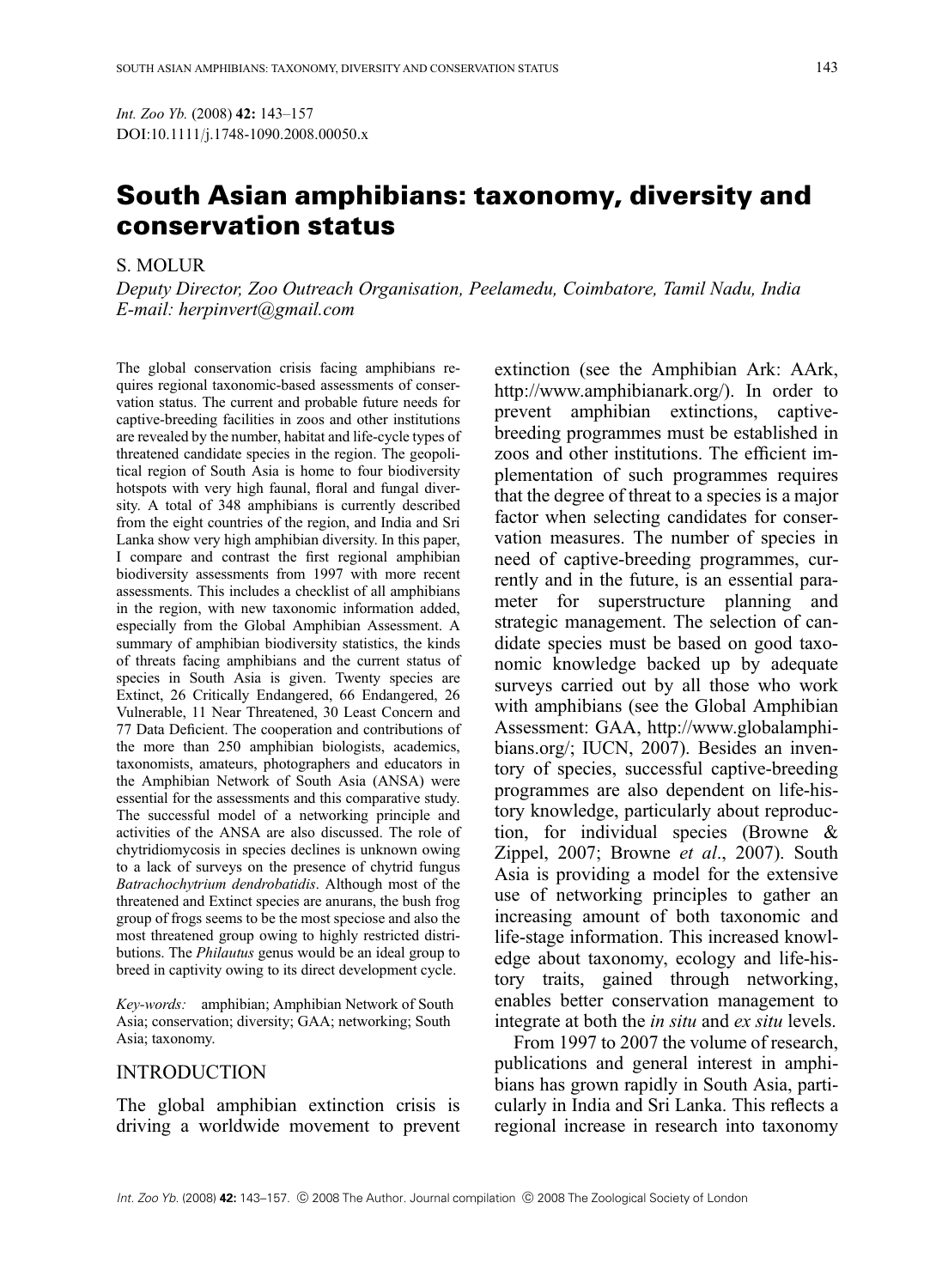and that more field studies are being carried out. The first major assessment of the biodiversity of amphibians in one country was carried out in India in 1997 through a Conservation Assessment and Management Plan (CAMP) workshop, a process developed by the Conservation Breeding Specialist Group [CBSG: SSC/IUCN (Species Survival Commission of The World Conservation Union); Ellis & Seal, 1996]. At that workshop the status of 202 known Indian amphibian species was assessed according to the 1994 IUCN Red List Criteria and Categories (version 2.3; Molur & Walker, 1998). This was followed by a similar process to assess the status of 54 known Sri Lanka amphibian species in December 1998 (de Silva et al., 2000). The two workshops were very successful owing to the networking activities of amphibian biologists through the Amphibian Network of South Asia (ANSA). ANSA made it possible to use the information and results from the work carried out by 65 amphibian biologists, all of whom participated in the two 5 day CAMP workshops held in India and Sri Lanka, to generate a comprehensive assessment of the taxonomic and conservation status of the amphibians in both countries (Molur & Walker, 1998; de Silva et al., 2000).

The amphibian diversity in South Asia, including in Afghanistan, Bangladesh, Bhutan, India, Maldives, Nepal, Pakistan and Sri Lanka, has been assessed through the consensus of participating researchers. While Sri Lanka and India had reasonable numbers of enthusiastic individuals and organizations participating, the other countries of South Asia had few participants. In fact, Afghanistan, Bhutan and Pakistan have not recently produced a single authoritative amphibian researcher.

This paper compares historical information on amphibian fauna in South Asia by country and the recently published GAAs (IUCN et al., 2006) (http://www.globalamphibians. org/). The earlier published checklists of amphibians identified 22 species in Bangladesh (IUCN Bangladesh, 2000), seven in Bhutan (Das & Palden, 2001), 202 in India

(Molur & Walker, 1998), one in Maldives (Das, 2001), 59 in Nepal (Shrestha, 2001), 25 in Pakistan (Baig, 2001) and 54 in Sri Lanka (de Silva et al., 2000). In all these checklists, inconsistencies resulting from ambiguities in taxonomy, and non-uniformity of methods, identification tools and techniques, were observed. Since 1997, these inconsistencies have been rectified and the CAMP/GAA process has attempted to establish a standard. In 2002, a 5 day assessment workshop, which was a combination of the CAMP workshop process and the GAA process [collaboration between Zoo Outreach Organisation (ZOO)/ CBSG South Asia and the SSC/IUCN/Conservation International – Centre for Applied Biodiversity Science], was organized to assess the status of all the amphibians of South Asia. Preliminary research and cooperation between field researchers from South Asia greatly increased our knowledge of amphibians in the region. Table 1 gives an overall breakdown of species within each country in South Asia, as per IUCN et al. (2006), listing the number of country endemics and their global status. The number of non-endemics in each country is also listed.

# STATUS OF SOUTH ASIAN AMPHIBIANS

As per GAA records (IUCN et al., 2006), 285 amphibian species are endemic to South Asia, with 256 species endemic to only a single country and 29 species endemic but with a distribution ranging more than one country within the region. Indian endemics constitute 54% of the overall endemics in South Asia, followed by 30% of Sri Lankan endemics. Nepal has 4% endemics, while Afghanistan, Bangladesh, Bhutan and Pakistan have only one endemic species each; multi-country endemics constitute the remaining 10%. The statistics show a major improvement in the knowledge of amphibian biodiversity in the region over the last decade. Many species have been described, especially in India and Sri Lanka, since 1997, with a corresponding increase in the biogeographic knowledge of species distributions all over South Asia.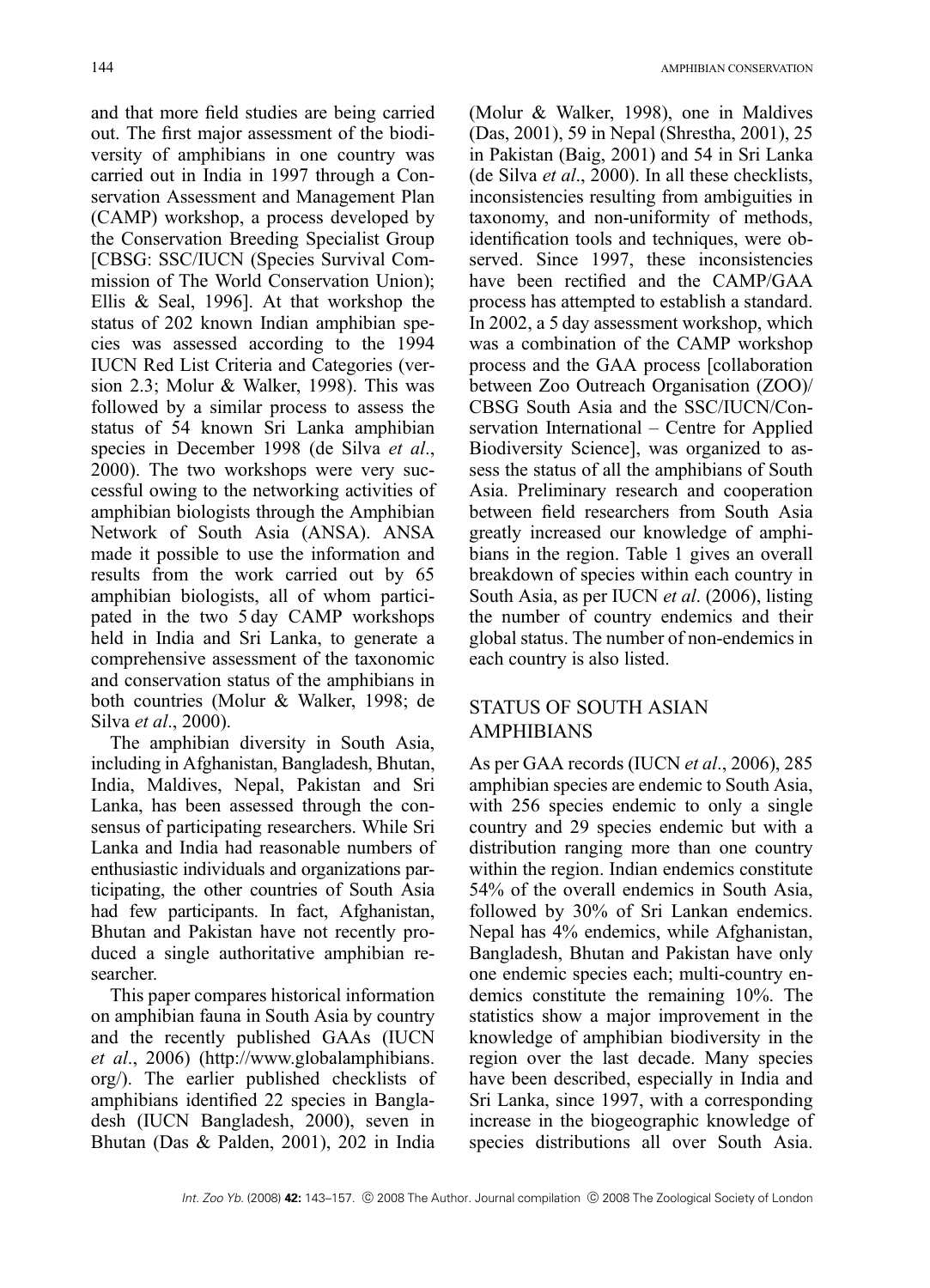|                                  | <b>AFGHANISTAN</b>                                                                                                      | <b>BANGLADESH</b> | <b>BHUTAN</b> | <b>NDIA</b> | <b>MALDIVES</b> | NEPAL | <b>PAKISTAN</b> | <b>SRILANKA</b> | MULTI-COUNTRY<br><b>AISA HILOSS</b> | <b>AISA HTUOS</b><br>JVERALL |
|----------------------------------|-------------------------------------------------------------------------------------------------------------------------|-------------------|---------------|-------------|-----------------|-------|-----------------|-----------------|-------------------------------------|------------------------------|
| Total number of endemics         |                                                                                                                         |                   |               |             |                 |       |                 |                 |                                     | 285                          |
|                                  |                                                                                                                         |                   |               |             |                 |       |                 |                 |                                     |                              |
| Extinct<br>Critically Endangered |                                                                                                                         |                   |               |             |                 |       |                 |                 |                                     |                              |
|                                  |                                                                                                                         |                   |               |             |                 |       |                 |                 |                                     |                              |
| Endangered<br>Vulnerable         |                                                                                                                         |                   |               |             |                 |       |                 |                 |                                     |                              |
| Near Threatened                  |                                                                                                                         |                   |               |             |                 |       |                 |                 |                                     |                              |
| Least Concern                    |                                                                                                                         |                   |               |             |                 |       |                 |                 |                                     | నె                           |
| Data Deficient                   |                                                                                                                         |                   |               | 69          |                 |       |                 |                 |                                     | Ę                            |
| Number of non-endemic species    |                                                                                                                         |                   |               | 85          |                 |       |                 |                 |                                     | ౪                            |
| Total number of species          |                                                                                                                         | 32                |               | 240         |                 | 46    | $\frac{8}{1}$   | Š               | 92                                  | 348                          |
| Table 1. Country-wise ampl       | bian species numbers with global status for endemics as per Global Amphibian Assessments IUCN $\alpha \, \mu$ 1. (2006) |                   |               |             |                 |       |                 |                 |                                     |                              |
|                                  |                                                                                                                         |                   |               |             |                 |       |                 |                 |                                     |                              |

These factors, supported by taxonomic revisions, have resulted in a substantial increase in knowledge about the taxonomy, diversity and conservation of amphibians in South Asia. Sri Lanka leads the rest of South Asia with a species composition knowledge increase of 88% since 1997, followed by Bangladesh (45%) and India (19%). Owing to taxonomic rearrangements and revalidations, Pakistan and Nepal have a reduced species composition compared with the 2001 checklists.

There has been almost no systematic study of amphibians in Bhutan, Pakistan and Afghanistan. Although there have been a few attempts by researchers in Bangladesh to document species compositions, there are no dedicated amphibian specialists in that country. In contrast to the other South Asian countries, there is a healthy synergism between Sri Lankan and Indian amphibian taxonomists and field biologists in documenting new species through new discoveries, range extensions or taxonomic revalidations.

The differences in the status of amphibians between the assessments over the last decade (CAMP workshops in India and Sri Lanka, see Molur & Walker, 1998; de Silva et al., 2000) to the CAMP/GAA workshop in 2002 (IUCN et al., 2006) reflect the progress of studies of amphibians in the region. While 59% of the Indian endemic amphibians were assessed as threatened and 21% as Data Deficient in 1997 (Molur & Walker, 1998), the GAA assessments indicate a reduction in threatened endemic species to 40%, but an increase in Data Deficient species to 44%. In amphibian studies, increased confidence in assessing the conservation status of species does not directly correspond to increased knowledge. For example, more caecilians are categorized as Data Deficient in the GAA when compared with the earlier assessment. Detailed life history and distribution studies are high research priorities to deal with conservation needs. Taxonomic revalidations while providing a better picture of species composition have increased the uncertainty of the veracity of findings of previous research. Discoveries of many previously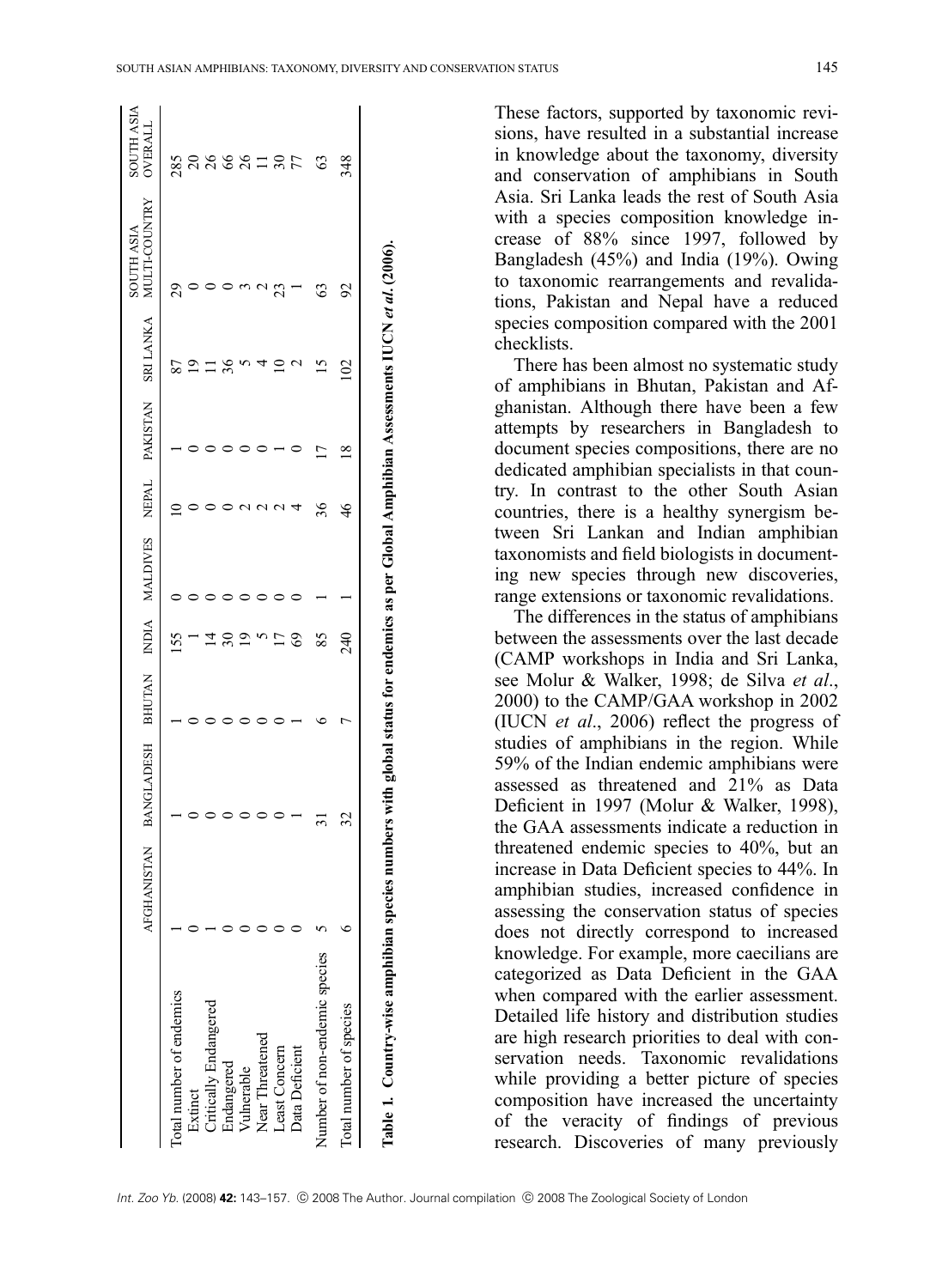unknown species and recent taxonomic revisions have questioned the validity of published species distribution records. Many species in the literature or those represented only by museum specimens appear to be Extinct, including those from Sri Lanka where 19 species were categorized as Extinct. Many of these Extinct species have only been described in the last 3–5 years from museum specimens and extensive field work over many years in several areas of Sri Lanka have not yielded live or recently dead specimens.

Recent new descriptions of species from Sri Lanka and India are mainly from the family Rhacophoridae. Fifty-one species of Philautus have been described with 44 from Sri Lanka and seven from India since the 2002 CAMP/GAA workshop, and several more are in the process of being described. There have also been five new caecilian species described since 2002 with several more in the process of being described. Other amphibians have received less attention than Philautus and caecilians. However, three species of anuran have been described in India since 2002.

In common with many other groups, there is a shift to molecular phylogenetic studies as a taxonomic tool to establish species status. The recent taxonomic and nomenclatural revisions of amphibians in South Asia (Frost et al., 2006) provide a major reassignment of species and their classification. Tables 2 and 3 list all species, as recognized by Frost et al. (2006) and Frost (2007), occurring in South Asia. Presently the GAA does not follow Frost (2007), therefore the analysis provided in the text above and in Table 1 has been made using the previous taxonomy as accepted by the GAA. However, to provide a contemporary perspective, Frost (2007) is used for the checklist of amphibians of South Asia in Tables 2 and 3. Before Frost et al. (2006), the number of recognized amphibian families in the region was ten, and this was revised to 15 on completion of the 'amphibian tree of life'. Taxonomic revisions have also increased the number of genera from 42 to 60 (Frost et al., 2006). Frost et al. (2006) consider the newly discovered Nasikabatrachus sahyadrensis as

belonging to the Sooglossidae family rather than to the Nasikabatrachidae family originally proposed by Biju & Bossuyt (2003).

The generic composition of South Asian amphibian families is listed in Table 4. The family Bufonidae has three newly created genera to accommodate several Bufo species. Frost et al. (2006) also propose that all the Bufo species in South Asia should eventually be transferred to other genera. Members of the Ranidae are now included in five families, namely Dicroglossidae, Micrixalidae, Nyctibatrachidae, Ranidae and Ranixalidae. Several species within the older Ranidae have been allotted or transferred to genera other than Rana by earlier workers.

## DEFICIENCIES IN RESEARCH

The deficiencies in amphibian research in South Asia listed by Molur & Walker (1998) are still apparent today. There is limited access to museum specimens beyond the region owing to prohibitive travel costs and there are few working taxonomists in the region, although several biologists opportunistically work with species descriptions. In some instances museum specimens within the region are either not preserved properly or are lost. Several of the species described by Rao (1937) from southern Karnataka were considered as Data Deficient at the CAMP/GAA owing to the loss of all type specimens from the Bangalore University museum and the lack of valid neotypes. There is also a paucity of ecological and reproductive knowledge for most species to enable efficient captivebreeding programmes to be run.

### PROTECTION

Amphibians have been identified for protection by the Indian Wildlife (Protection) Act (1972 amended in 2004). The Himalayan newt Tylototriton verrucosus and freshwater Rana species have been placed under these protection schedules. However, in India there is an increased need for national legislation and protection of species of other families, especially those whose distribution is restricted to regions of high human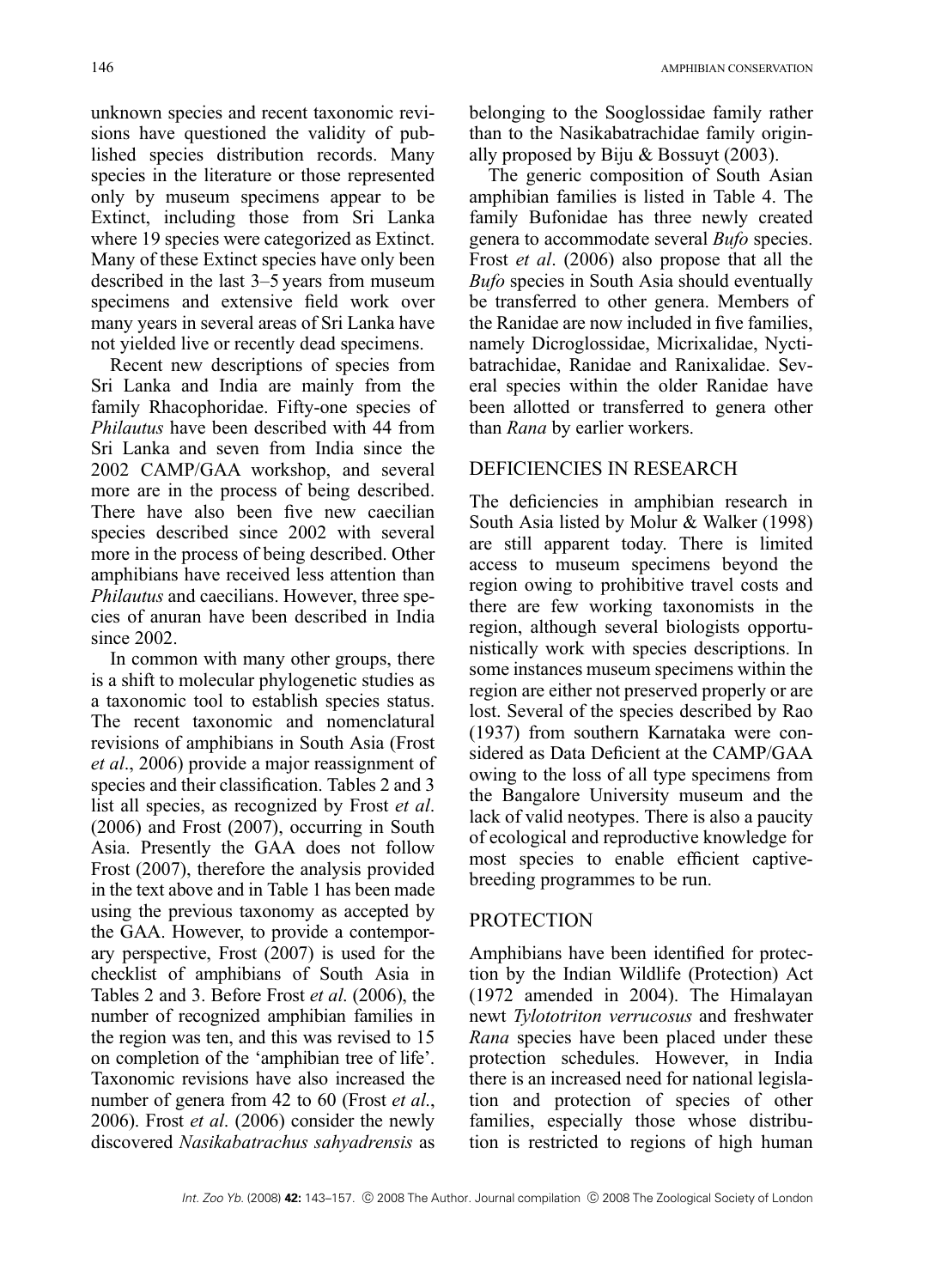|    | <b>SPECIES</b>                                                      | <b>GLOBAL DISTRIBUTION</b>                                                 |
|----|---------------------------------------------------------------------|----------------------------------------------------------------------------|
|    | <b>BUFONIDAE</b>                                                    |                                                                            |
| 1  | 'Bufo' atukoralei Bogert & Senanayake, 1966                         | endemic to Sri Lanka                                                       |
| 2  | 'Bufo' beddomii (Günther, 1875)                                     | endemic to Western Ghats, India                                            |
| 3  | 'Bufo' brevirostris (Rao, 1937)                                     | endemic to Western Ghats, India                                            |
| 4  | 'Bufo' hololius (Günther, 1875)                                     | endemic to Western Ghats and Eastern Ghats,                                |
|    |                                                                     | India                                                                      |
| 5  | 'Bufo' kotagamai Fernando, Dayawansa & Siriwardhana, 1994           | endemic to Sri Lanka                                                       |
| 6  | 'Bufo' koynayensis (Soman, 1963)                                    | endemic to Western Ghats, India                                            |
| 7  | 'Bufo' parietalis (Boulenger, 1882)                                 | endemic to Western Ghats, India                                            |
| 8  | 'Bufo' scaber Schneider, 1799                                       | endemic to India and Sri Lanka                                             |
| 9  | 'Bufo' silentvalleyensis Pillai, 1981                               | endemic to Western Ghats, India                                            |
| 10 | Adenomus dasi Manamendra-Arachchi & Pethiyagoda, 1998               | endemic to Sri Lanka                                                       |
| 11 | Adenomus kandianus (Günther, 1872)                                  | endemic to Sri Lanka                                                       |
| 12 | Adenomus kelaartii (Günther, 1858)                                  | endemic to Sri Lanka                                                       |
| 13 | Ansonia ornata Günther, 1875                                        | endemic to Western Ghats, India                                            |
| 14 | Ansonia rubigina Pillai & Pattabiraman, 1981                        | endemic to Western Ghats, India                                            |
| 15 | Bufoides meghalayanus (Yazdani & Chanda, 1971)                      | endemic to northeastern India                                              |
| 16 | Duttaphrynus microtympanum (Boulenger, 1882)                        | endemic to Western Ghats, India                                            |
| 17 | Duttaphrynus noellerti (Manamendra-Arachchi & Pethiyagoda,<br>1998) | endemic to Sri Lanka                                                       |
| 18 | Pedostibes kempi (Boulenger, 1919)                                  | endemic to northeastern India                                              |
| 19 | Pedostibes tuberculosus Günther, 1876                               | endemic to Western Ghats, India                                            |
| 20 | Pseudepidalea latastii (Boulenger, 1882)                            | endemic to South Asia (India, Pakistan)                                    |
| 21 | Pseudepidalea pseudoraddei Mertens, 1971                            | endemic to Pakistan                                                        |
|    | <b>CAECILIIDAE</b>                                                  |                                                                            |
| 22 | Gegeneophis carnosus (Beddome, 1870)                                | endemic to Western Ghats, India                                            |
| 23 | Gegeneophis danieli Giri, Wilkinson & Gower, 2003                   | endemic to India                                                           |
| 24 | Gegeneophis fulleri (Alcock, 1904)                                  | endemic to northeastern India                                              |
| 25 | Gegeneophis krishni Pillai & Ravichandran, 1999                     | endemic to Western Ghats, India                                            |
| 26 | Gegeneophis madhavaorum Bhatta & Srinivasa, 2004                    | endemic to India                                                           |
| 27 | Gegeneophis nadkarnii Bhatta & Prashanth, 2004                      | endemic to India                                                           |
| 28 | Gegeneophis ramaswamii Taylor, 1964                                 | endemic to Western Ghats, India                                            |
| 29 | Gegeneophis seshachari Ravichandran, Gower & Wilkinson,<br>2003     | endemic to India                                                           |
| 30 | Indotyphlus battersbyi Taylor, 1960                                 | endemic to Western Ghats, India                                            |
| 31 | Indotyphlus maharashtraensis Giri, Wilkinson & Gower, 2003          | endemic to India                                                           |
|    | <b>DICROGLOSSIDAE</b>                                               |                                                                            |
| 32 | Allopaa hazarensis (Dubois & Khan, 1979)                            | endemic to South Asia (India and Pakistan)                                 |
| 33 | Chrysopaa sternosignata (Murray, 1885)                              | endemic to South Asia (Afghanistan, India,<br>Pakistan)                    |
| 34 | Euphlyctis ghoshi (Chanda, 1991)                                    | endemic to northeastern India (Manipur)                                    |
| 35 | Euphlyctis hexadactylus Lesson, 1834                                | endemic to South Asia (Bangladesh, India,<br>Sri Lanka, possibly in Nepal) |
| 36 | Fejervarya andamanensis (Stoliczka, 1870)                           | endemic to Andaman & Nicobar Islands,<br>India                             |
| 37 | Fejervarya assimilis (Blyth, 1852)                                  | endemic to Pakistan                                                        |
| 38 | Fejervarya brevipalmata (Peters, 1871)                              | endemic to Western Ghats, India                                            |
| 39 | Fejervarya frithi (Theobald, 1868)                                  | endemic to Bangladesh                                                      |
| 40 | Fejervarya greenii (Boulenger, 1905)                                | endemic to Sri Lanka                                                       |
| 41 | Fejervarya keralensis (Dubois, 1981)                                | endemic to India (Western Ghats and                                        |
|    |                                                                     | Narmada Valley, Madhya Pradesh)                                            |
| 42 | Fejervarya kirtisinghei (Manamendra-Arachchi & Gabadage,<br>1996)   | endemic to Sri Lanka                                                       |
| 43 | Fejervarya murthii (Pillai, 1979)                                   | endemic to Western Ghats, India                                            |
| 44 | Fejervarya mysorensis (Rao, 1922)                                   | endemic to Western Ghats, India                                            |
| 45 | Fejervarya nepalensis (Dubois, 1975)                                | endemic to South Asia (India, Nepal)                                       |
| 46 | Fejervarya nicobariensis (Stoliczka, 1870)                          | endemic to Nicobar Island, India                                           |
| 47 | Fejervarya nilagirica (Jerdon, 1854)                                | endemic to Western Ghats, India                                            |
|    |                                                                     |                                                                            |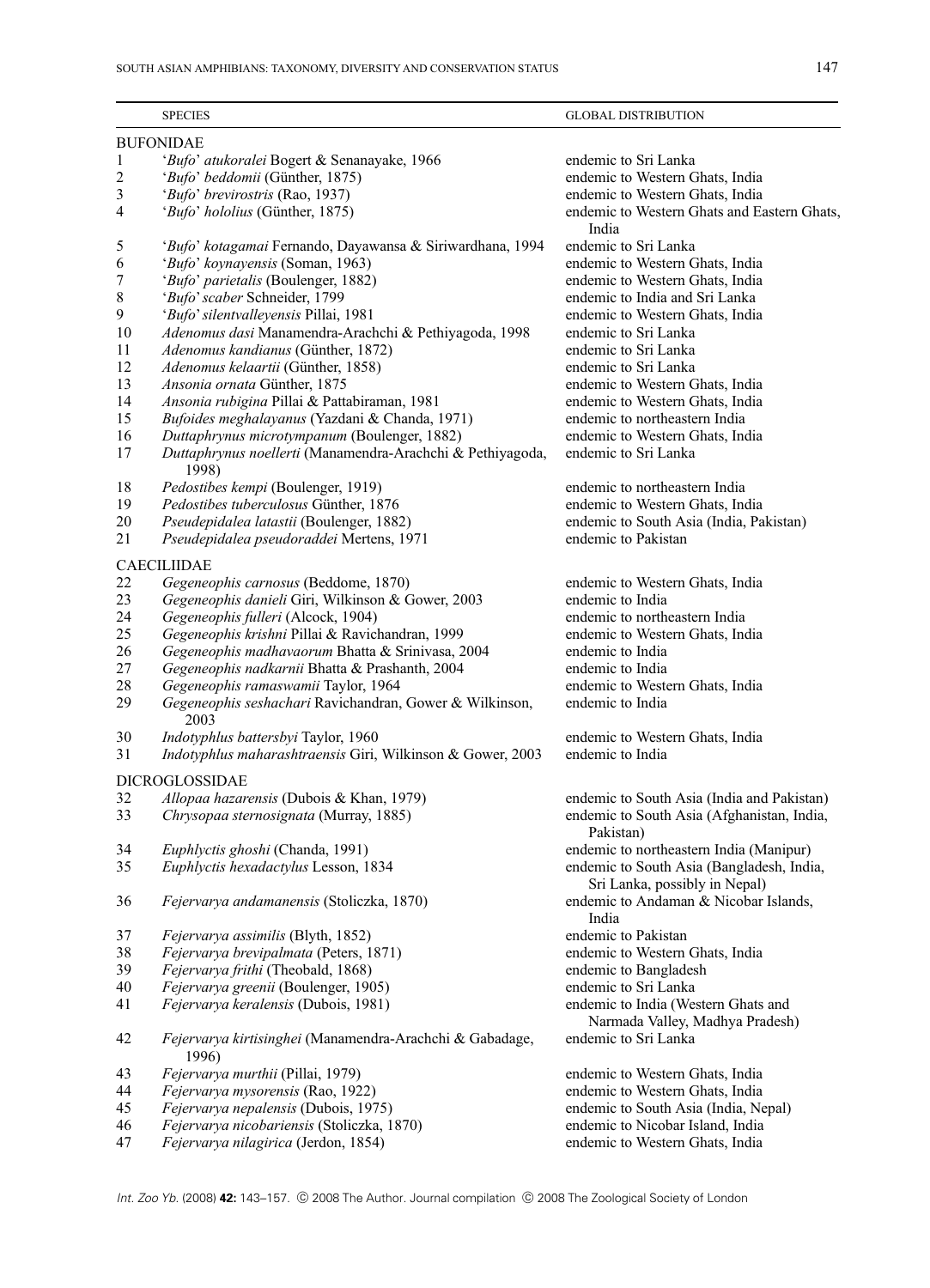- 48 Fejervarya orissaensis (Dutta, 1997)<br>
49 Fejervarya parambikulamana (Rao, 1937) endemic to Western Ghats, India 49 *Fejervarya parambikulamana* (Rao, 1937) endemic to Western Ghats, India<br>50 *Fejervarya pierrei* (Dubois, 1975) endemic to South Asia (India, Nepal) 50 Fejervarya pierrei (Dubois, 1975) endemic to South Asia (India, Nepal)<br>51 Fejervarya rufescens (Jerdon, 1854) endemic to Western Ghats, India Fejervarya rufescens (Jerdon, 1854)<br>
Fejervarya sauriceps (Rao, 1937) endemic to Western Ghats, India<br>
endemic to Western Ghats, India 52 Fejervarya sauriceps (Rao, 1937)<br>53 Fejervarya syhadrensis (Annandal 53 Fejervarya syhadrensis (Annandale, 1919) endemic to South Asia (Bangladesh, India, 54 Fejervarya teraiensis (Dubois, 1984) endemic to South Asia (India, Nepal) 55 Hoplobatrachus crassus (Jerdon, 1854) endemic to South Asia (Bangladesh, India, 56 Hoplobatrachus tigerinus (Daudin, 1802) endemic to South Asia (Afghanistan, 57 Ingerana charlesdarwini (Das, 1998) endemic to Andaman endemic to Andaman Islands, 1998) endemic to Andaman Islands, India 58 Limnonectes khasianus (Anderson, 1871) endemic to India<br>59 Limnonectes mawlyndini (Chanda, 1990) endemic to India 59 Limnonectes mawlyndipi (Chanda, 1990) endemic to India<br>60 Limnonectes mawphlangensis (Pillai & Chanda, 1977) endemic to Nepal 60 Limnonectes mawphlangensis (Pillai & Chanda, 1977) endemic to Nepal<br>61 Minervarya sahyadris Dubois, Ohler & Biju, 2001 endemic to Western Ghats, India 61 Minervarya sahyadris Dubois, Ohler & Biju, 2001 endemic to Western G<br>62 Nannophrys ceylonensis Günther, 1869 endemic to Sri Lanka 62 Nannophrys ceylonensis Günther, 1869<br>63 Nannophrys euentheri Boulenger, 1882<br>endemic to Sri Lanka 63 Nannophrys guentheri Boulenger, 1882<br>64 Nannophrys marmorata Kirtisinghe 19 64 Nannophrys marmorata Kirtisinghe, 1946 endemic to Sri Lanka<br>65 Nanorana annandalii (Boulenger 1920) endemic to South Asi 65 Nanorana annandalii (Boulenger, 1920) endemic to South Asia (India, Nepal); 66 Nanorana ercepeae (Dubois, 1974) endemic to Nepal
- 67 Nanorana minica (Dubois, 1975) endemic to South Asia (India, Nepal);
- 68 Nanorana mokokchungensis (Das & Chanda, 2000) endemic to India
- 69 Nanorana rarica (Dubois, Matsui & Ohler, 2001) endemic to Nepal
- 70 Nanorana rostandi (Dubois, 1974) endemic to Nepal<br>
71 Nanorana vicina (Stoliczka, 1872) endemic to South
- 
- 72 Occidozyga borealis (Annandale, 1912)
- 
- 74 Sphaerotheca dobsoni (Boulenger, 1882) endemic to peninsular India
- 75 Sphaerotheca leucorhynchus (Rao, 1937) endemic to Western Ghats, India
- 
- 77 Sphaerotheca strachani (Murray, 1884) endemic to Pakistan

### HYNOBIIDAE

78 Paradactylodon mustersi (Smith, 1940) endemic to Afghanistan

# ICHTHYOPHIIDAE<br>79 Ichthyophis be

- 
- 
- 81 *Ichthyophis garoensis* Pillai & Ravichandran, 1999 endemic to northeastern *Ray Ichthyophis glutinosus* (Linnaeus, 1754) endemic to Sri Lanka
- 
- 
- 
- 
- 
- 87 *Ichthyophis pseudangularis* Taylor, 1965 endemic to Sri Lanka<br>88 *Ichthyophis orthonlicatus* Taylor, 1965 endemic to Sri Lanka
- 
- 
- 
- 
- 
- 
- 
- 95 Uraeotyphlus oxyurus (Duméril & Bibron, 1841) endemic to Western Ghats, India<br>96 Uraeotyphlus interruptus Pillai & Ravichandran, 1999 endemic to Western Ghats, India
- Uraeotyphlus interruptus Pillai & Ravichandran, 1999

Nepal, Pakistan, possibly in Myanmar) Nepal, Sri Lanka) Bangladesh, India, Nepal, Pakistan) possibly in Bhutan and China) possibly in China endemic to South Asia (India, Pakistan)<br>endemic to South Asia (Bhutan, India) 73 *Ombrana sikimensis* (Jerdon, 1870) endemic to South Asia (India, Nepal); possibly present in Bangladesh, Bhutan and China 76 Sphaerotheca rolandae (Dubois, 1983) endemic to South Asia (India and Sri Lanka)

*Ichthyophis beddomei* Peters, 1879<br>
80 *Ichthyophis bombayensis* Taylor, 1960<br>
20 endemic to Western Ghats, India *Ichthyophis bombayensis* Taylor, 1960 endemic to Western Ghats, Inc<br>81 *Ichthyophis garoensis* Pillai & Ravichandran, 1999 endemic to northeastern India *Ichthyophis glutinosus* (Linnaeus, 1754) endemic to Sri Lanka<br>83 *Ichthyophis husaini* Pillai & Ravichandran. 1999 endemic to northeastern India 83 Ichthyophis husaini Pillai & Ravichandran, 1999 endemic to northeastern India<br>84 Ichthyophis longicephalus Pillai, 1986 endemic to Western Ghats, India 84 Ichthyophis longicephalus Pillai, 1986<br>85 Ichthyophis malabarensis Taylor, 1960 endemic to Western Ghats, India *Ichthyophis malabarensis* Taylor, 1960 endemic to Western Ghats, India<br>86 *Ichthyophis neninsularis* Taylor, 1960 endemic to Western Ghats, India *Ichthyophis peninsularis* Taylor, 1960 endemic to Western G<br>87 *Ichthyophis pseudaneularis* Taylor, 1965 endemic to Sri Lanka *Ichthyophis orthoplicatus* Taylor, 1965<br>89 *Ichthyophis sikkimensis* Taylor, 1960 endemic to South Asia (India, Nepal) *Ichthyophis sikkimensis* Taylor, 1960 endemic to South Asia (India, Nepal)<br>80 *Ichthyophis subterrestris* Taylor, 1960 endemic to Western Ghats. India *Ichthyophis subterrestris* Taylor, 1960 endemic to Western Ghats, India<br>91 *Ichthyophis tricolor* Taylor, 1960 endemic to Western Ghats, India 91 Ichthyophis tricolor Taylor, 1960<br>
92 *Uraeotyphlus malabaricus* (Beddome, 1870) endemic to Western Ghats, India *Uraeotyphlus malabaricus* (Beddome, 1870) endemic to Western Ghats, India<br>93 *Uraeotyphlus menoni* Annandale, 1913 endemic to Western Ghats, India *Uraeotyphlus menoni* Annandale, 1913 **endemic to Western Ghats, India**<br>94 *Uraeotyphlus naravani* Seshachar, 1939 endemic to Western Ghats, India *Uraeotyphlus narayani* Seshachar, 1939 endemic to Western Ghats, India<br>95 *Uraeotyphlus oxyurus* (Duméril & Bibron, 1841) endemic to Western Ghats, India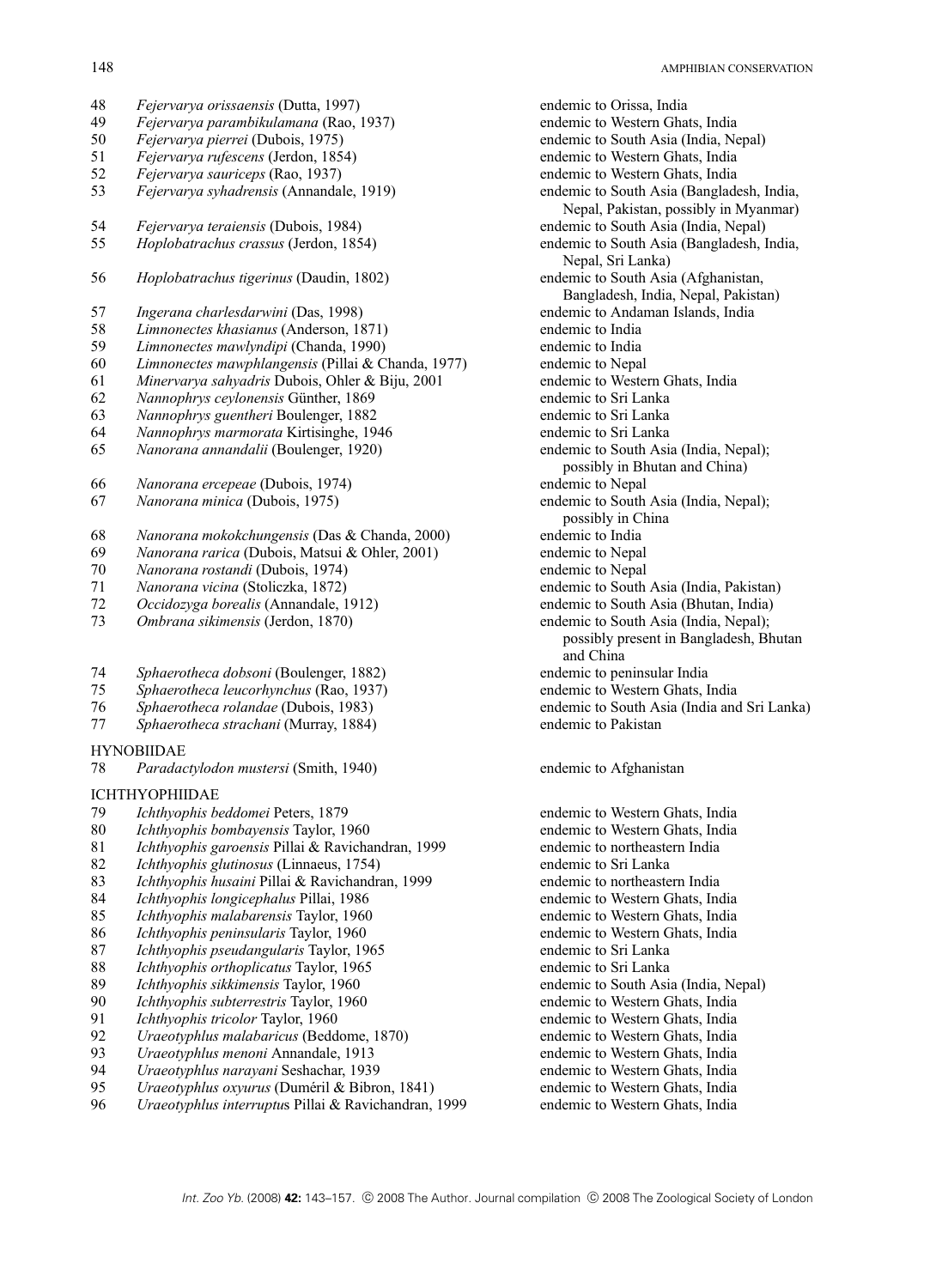# MEGOPHRYIDAE 97 Scutiger bhutanensis Delorme & Dubois, 2001 endemic to Bhutan<br>98 Scutiger nepalensis Dubois 1974 98 Scutiger nepalensis Dubois, 1974<br>
99 *Xenophrys robusta* (Boulenger, 1908) endemic to northeastern India Xenophrys robusta (Boulenger, 1908) MICRIXALIDAE<br>100 Micrixalus 100 *Micrixalus elegans* (Rao, 1937) endemic to Western Ghats, India<br>
101 *Micrixalus fuscus* (Boulenger, 1882) endemic to Western Ghats, India 101 *Micrixalus fuscus* (Boulenger, 1882)<br>
102 *Micrixalus gadgili* Pillai & Pattabiraman, 1990 endemic to Western Ghats, India 102 *Micrixalus gadgili* Pillai & Pattabiraman, 1990 endemic to Western Ghats, India<br>103 *Micrixalus kottigeharensis* (Rao. 1937) endemic to Western Ghats. India 103 Micrixalus kottigeharensis (Rao, 1937) endemic to Western Ghats, India<br>104 Micrixalus narainensis (Rao, 1937) endemic to Western Ghats, India 104 Micrixalus narainensis (Rao, 1937)<br>105 Micrixalus nudis Pillai, 1978 106 *Micrixalus phyllophilus* (Jerdon, 1854) endemic to Western Ghats, India<br>107 *Micrixalus saxicola* (Jerdon, 1854) endemic to Western Ghats, India 107 *Micrixalus saxicola* (Jerdon, 1854) endemic to Western Ghats, India<br>
108 *Micrixalus silvaticus* (Boulenger, 1882) endemic to Western Ghats, India 108 Micrixalus silvaticus (Boulenger, 1882) 109 Micrixalus swamianus (Rao, 1937) endemic to Western Ghats, India 110 Micrixalus thampii Pillai, 1981 endemic to Western Ghats, India MICROHYLIDAE<br>111 *Kaloula ass* 111 Kaloula assamensis Das, Sengupta, Ahmed & Dutta, 2005 endemic to India<br>112 Kaloula taprobanica Parker, 1934 endemic to South 113 Melanobatrachus indicus Beddome, 1878<br>114 Microhyla chakrapanii Pillai, 1977 115 Microhyla karunaratnei Fernando & Siriwardhane, 1996<br>116 Microhyla rubra (Jerdon, 1854) 117 *Microhyla sholigari* Dutta & Ray, 2000<br>118 *Microhyla zevlanica* Parker & Osman-Hill. 1949 endemic to Sri Lanka 118 *Microhyla zeylanica* Parker & Osman-Hill, 1949 endemic to Sri Lanka<br>119 *Ramanella anamalaiensis* Rao. 1937 endemic to Western Ghats. India Ramanella anamalaiensis Rao, 1937<br>Ramanella minor Rao, 1937 120 Ramanella minor Rao, 1937<br>
121 Ramanella montana (Jerdon, 1854) endemic to Western Ghats, India 121 Ramanella montana (Jerdon, 1854)<br>122 Ramanella mormorata Rao. 1937 endemic to Western Ghats, India 122 Ramanella mormorata Rao, 1937<br>123 Ramanella nagaoi Manamendra-Arachchi & Pethivagoda, 2001 endemic to Sri Lanka 123 Ramanella nagaoi Manamendra- Arachchi & Pethiyagoda, 2001 124 Ramanella obscura (Günther, 1864) endemic to Sri Lanka 125 Ramanella palmata Parker, 1934 endemic to Sri Lanka 126 Ramanella triangularis (Günther, 1876) endemic to Western Ghats and Eastern Ghats, 127 Ramanella variegata (Stoliczka, 1872) endemic to South Asia (India and Sri Lanka)<br>128 Uperodon globulosus (Günther, 1864) endemic to South Asia (Bangladesh, India, 129 Uperodon systoma (Schneider, 1799) NYCTIBATRACHIDAE 130 Lankanectes corrugata (Peters, 1863) endemic to Sri Lanka<br>131 Nyctibatrachus aliciae Inger. Shaffer. Koshy & Bakde. 1984 endemic to Western Ghats. India

- 
- 
- 
- 134 Nyctibatrachus humayuni Bhaduri & Kripalani, 1955
- 135 Nyctibatrachus hussaini Krishnamurthy, Reddy & Gururaja, 2001
- 
- 
- 138 Nyctibatrachus minor Inger, Shaffer, Koshy & Bakde, 1984
- 139 Nyctibatrachus petraeus Das & Kunte, 2005 endemic to India
- 
- 
- Nyctibatrachus vasanthi Ravichandran, 1997

### RANIDAE

143 Amolops chakratensis Ray, 1992 endemic to India

endemic to Western Ghats, India<br>endemic to Western Ghats, India

endemic to South Asia (Bangladesh, India

and Sri Lanka)

- endemic to Andaman & Nicobar Islands,
- India<br>endemic to Sri Lanka
- endemic to South Asia (Bangladesh, India
- and Sri Lanka)<br>endemic to Western Ghats. India
- 
- 
- 
- 
- 
- 
- 
- 
- India
- endemic to South Asia (Bangladesh, India,
- Nepal)<br>endemic to South Asia (India, Nepal,
- Sri Lanka)

131 Nyctibatrachus aliciae Inger, Shaffer, Koshy & Bakde, 1984 endemic to Western Ghats, India<br>132 Nyctibatrachus heddomii (Boulenger, 1882)<br>132 Nyctibatrachus heddomii (Boulenger, 1882) 132 *Nyctibatrachus beddomii* (Boulenger, 1882) endemic to Western Ghats, India<br>133 *Nyctibatrachus deccanensis* Dubois. 1984 endemic to Western Ghats. India Nyctibatrachus deccanensis Dubois, 1984<br>
133 Nyctibatrachus humavuni Bhaduri & Kripalani, 1955<br>
135 endemic to Western Ghats, India endemic to Western Ghats, India

*Nyctibatrachus kempholeyensis* (Rao, 1937) endemic to Western Ghats, India<br>137 *Nyctibatrachus maior* Boulenger. 1882 endemic to Western Ghats. India 137 Nyctibatrachus major Boulenger, 1882 endemic to Western Ghats, India<br>138 Nyctibatrachus minor Inger. Shaffer. Koshy & Bakde. 1984 endemic to Western Ghats. India *Nyctibatrachus sanctipalustris* Rao, 1920 endemic to Western Ghats, India<br>141 *Nyctibatrachus sylvaticus* Rao, 1937 endemic to Western Ghats. India *Nyctibatrachus sylvaticus* Rao, 1937 endemic to Western Ghats, India<br>142 *Nyctibatrachus vasanthi* Ravichandran, 1997 endemic to Western Ghats, India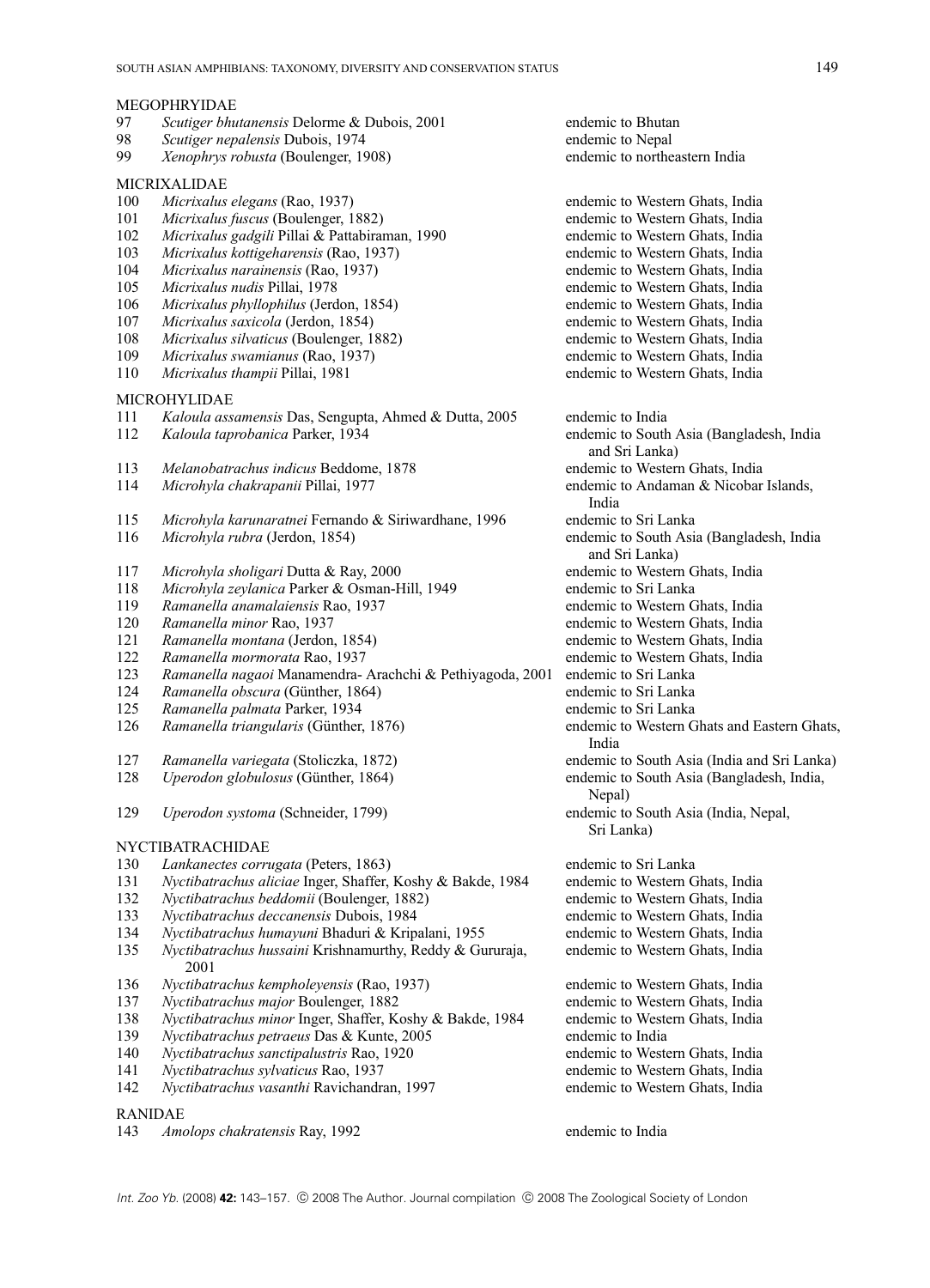144 Amolops formosus (Günther, 1876) endemic to South Asia (Bangladesh, India, Nepal); possibly also in Bhutan and China 145 Amolops gerbillus (Annandale, 1912) endemic to India; possibly present in Bangladesh, Nepal, China and Myanmar 146 Amolops jaunsari Ray, 1992 endemic to India (Uttaranchal) 147 Amolops nepalicus Yang, 1991 endemic to Nepal 148 Clinotarsus curtipes (Jerdon, 1854) endemic to Western Ghats, India 149 Hydrophylax chalconotus (Schlegel, 1837) endemic to Nicobar Islands (India) 150 Hydrophylax malabaricus (Tschudi, 1838) endemic to India<br>151 Hylarana tytleri Theobald, 1868 endemic to South 151 Hylarana tytleri Theobald, 1868 endemic to South Asia (Bangladesh, India, Nepal) 152 Pterorana khare Kiyasetuo & Khare, 1986 endemic to northeastern India<br>153 Sylvirana aurantiaca (Boulenger, 1904) endemic to South Asia – India 153 Sylvirana aurantiaca (Boulenger, 1904) endemic to South Asia – India and Sri Lanka<br>154 Sylvirana chitwanensis (Das, 1998) endemic to Nepal 154 Sylvirana chitwanensis (Das, 1998)<br>155 Sylvirana garoensis (Boulenger, 1920) endemic to northeastern India 155 Sylvirana garoensis (Boulenger, 1920) endemic to northeaste<br>156 Sylvirana gracilis (Gravenhorst, 1829) endemic to Sri Lanka 156 Sylvirana gracilis (Gravenhorst, 1829)<br>157 Sylvirana temporalis (Günther, 1864) endemic to South Asia (India and Sri Lanka) RANIXALIDAE 158 Indirana beddomii (Günther, 1876) endemic to Western Ghats, India 159 Indirana brachytarsus (Günther, 1876) endemic to Western Ghats, India 160 *Indirana diplosticta* (Günther, 1876) endemic to Western Ghats, India 161 *Indirana gundia* (Dubois, 1986)<br>162 *Indirana leithii* (Boulenger, 1888) endemic to Western Ghats, India 162 *Indirana leithii* (Boulenger, 1888)<br>163 *Indirana leptodactyla* (Boulenger, 1882) endemic to Western Ghats, India 163 *Indirana leptodactyla* (Boulenger, 1882)<br>164 *Indirana longicrus* (Rao, 1937) 164 *Indirana longicrus* (Rao, 1937)<br>165 *Indirana phrynoderma* (Boulenger, 1882) endemic to Western Ghats, India 165 *Indirana phrynoderma* (Boulenger, 1882) endemic to Western Ghats, India<br>166 *Indirana semipalmata* (Boulenger, 1882) endemic to Western Ghats, India 166 Indirana semipalmata (Boulenger, 1882) endemic to Western Ghats, India 167 Indirana tenuilingua Rao, 1937 RHACOPHORIDAE 168 *Aquixalus naso* (Annandale, 1912) endemic to India; possibly in China<br>169 *Chiromantis cherrapuniiae* (Roonwal & Kripalani, 1966) endemic to northeastern India 169 Chiromantis cherrapunjiae (Roonwal & Kripalani, 1966) endemic to north<br>170 Chiromantis dudhwaensis (Ray. 1992) endemic to India 170 Chiromantis dudhwaensis (Ray, 1992) 171 Chiromantis shyamrupus (Chanda & Ghosh, 1989) endemic to India<br>172 Chiromantis simus (Annandale, 1915) endemic to north-eastern India 172 Chiromantis simus (Annandale, 1915) 173 Philautus abundus Manamendra-Arachchi& Pethiyagoda, 2005 endemic to Sri Lanka 174 *Philautus adspersus* (Günther, 1872) endemic to Sri Lanka<br>175 *Philautus alto* Manamendra-Arachchi & Pethivagoda, 2005 endemic to Sri Lanka 175 Philautus alto Manamendra-Arachchi & Pethiyagoda, 2005 endemic to Sri Lanka<br>176 Philautus annandalii (Boulenger, 1906) endemic to South Asia (India, Nepal); Philautus annandalii (Boulenger, 1906) possibly present in Bangladesh, Bhutan, China and Myanmar 177 Philautus asankai Manamendra-Arachchi & Pethiyagoda, 2005 endemic to Sri Lanka<br>178 Philautus auratus Manamendra-Arachchi & Pethiyagoda, 2005 endemic to Sri Lanka 178 Philautus auratus Manamendra-Arachchi & Pethiyagoda, 2005 endemic to Sri Lanka<br>179 Philautus beddomii (Günther, 1876) endemic to Western Ghats, India 179 *Philautus beddomii* (Günther, 1876)<br>180 *Philautus bobingeri* Biju & Bossuvt. 2005 endemic to India 180 Philautus bobingeri Biju & Bossuyt, 2005<br>181 Philautus bombavensis (Annandale, 1919) endemic to Western Ghats, India 181 *Philautus bombayensis* (Annandale, 1919)<br>182 *Philautus caeruleus* Manamendra-Arachch 182 Philautus caeruleus Manamendra-Arachchi & Pethiyagoda, 2005 endemic to Sri Lanka<br>183 Philautus cavirostris (Günther, 1869) endemic to Sri Lanka Philautus cavirostris (Günther, 1869) endemic to Sri Lanka<br>
Philautus chalazodes (Günther, 1876) endemic to Western Ghats. India 184 Philautus chalazodes (Günther, 1876) 185 Philautus charius Rao, 1937<br>186 Philautus cuspis Manamendra-Arachchi & Pethivagoda. 2005 endemic to Sri Lanka 186 Philautus cuspis Manamendra-Arachchi & Pethiyagoda, 2005 187 Philautus decoris Manamendra-Arachchi & Pethiyagoda, 2005 endemic to Sri Lanka 188 Philautus dimbullae (Shreve, 1940) endemic to Sri Lanka 189 190 Philautus dubius (Boulenger, 1882) endemic to north-eastern India 191 Philautus eximius Shreve, 1940<br>192 Philautus extirpo Manamendra-Arachchi & Pethivagoda, 2005 endemic to Sri Lanka 192 Philautus extirpo Manamendra-Arachchi & Pethiyagoda, 2005 endemic to Sri Lanka<br>193 Philautus femoralis (Günther. 1864) endemic to Sri Lanka 193 *Philautus femoralis* (Günther, 1864) endemic to Sri Lanka<br>194 *Philautus fereusonianus* (Ahl. 1927) endemic to Sri Lanka 194 *Philautus fergusonianus* (Ahl, 1927)<br>195 *Philautus flaviventris* (Boulenger, 1882) endemic to Western Ghats, India Philautus flaviventris (Boulenger, 1882)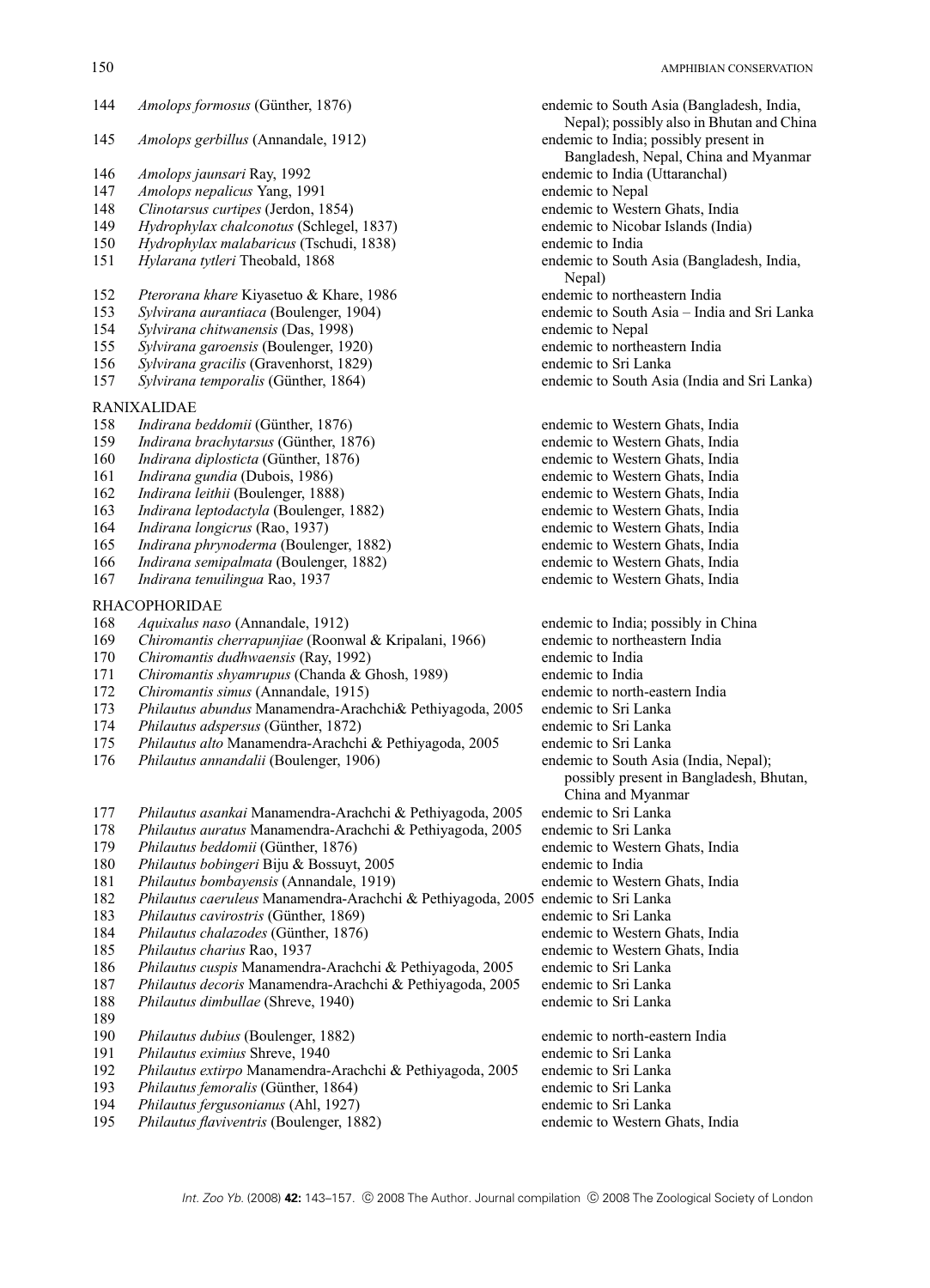| 196<br>197 | Philautus folicola Manamendra-Arachchi & Pethiyagoda, 2005<br>Philautus frankenbergi Meegaskumbura & Manamendra-<br>Arachchi, 2005 | endemic to Sri Lanka<br>endemic to Sri Lanka |
|------------|------------------------------------------------------------------------------------------------------------------------------------|----------------------------------------------|
| 198        | Philautus fulvus Manamendra-Arachchi & Pethiyagoda, 2005                                                                           | endemic to Sri Lanka                         |
| 199        | Philautus garo (Boulenger, 1919)                                                                                                   | endemic to north-eastern India               |
| 200        | Philautus glandulosus (Jerdon, 1854)                                                                                               | endemic to Western Ghats, India              |
| 201        | Philautus graminirupes Biju & Bossuyt, 2005                                                                                        | endemic to India                             |
|            |                                                                                                                                    |                                              |
| 202        | Philautus griet Bossuyt, 2002                                                                                                      | endemic to India                             |
| 203        | Philautus hallidayi Meegaskumbura & Manamendra-Arachchi,<br>2005                                                                   | endemic to Sri Lanka                         |
| 204        | Philautus halyi Boulenger, 1904                                                                                                    | endemic to Sri Lanka                         |
| 205        | Philautus hoffmanni Meegaskumbura & Manamendra-Arachchi,<br>2005                                                                   | endemic to Sri Lanka                         |
| 206        | Philautus hoipolloi Manamendra-Arachchi & Pethiyagoda,<br>2005                                                                     | endemic to Sri Lanka                         |
| 207        | <i>Philautus hypomelas</i> (Günther, 1876)                                                                                         | endemic to Sri Lanka                         |
| 208        | Philautus jerdonii (Günther, 1876)                                                                                                 | endemic to India                             |
| 209        | Philautus kempiae (Boulenger, 1919)                                                                                                | endemic to northeastern India                |
| 210        | Philautus leucorhinus (Lichtenstein & Martens, 1856)                                                                               | endemic to Sri Lanka                         |
| 211        | Philautus limbus Manamendra-Arachchi & Pethiyagoda, 2005                                                                           | endemic to Sri Lanka                         |
| 212        | <i>Philautus lunatus</i> Manamendra-Arachchi & Pethiyagoda, 2005                                                                   | endemic to Sri Lanka                         |
| 213        | Philautus luteolus Kuramoto & Joshy, 2003                                                                                          | endemic to India                             |
| 214        | <i>Philautus macropus</i> (Günther, 1869)                                                                                          | endemic to Sri Lanka                         |
| 215        | Philautus malcolmsmithi (Ahl, 1927)                                                                                                | endemic to Sri Lanka                         |
| 216        | Philautus microdiscus (Annandale, 1912)                                                                                            | endemic to north-eastern India               |
| 217        | Philautus microtympanum (Günther, 1858)                                                                                            | endemic to Sri Lanka                         |
| 218        | Philautus mittermeieri Meegaskumbura & Manamendra-<br>Arachchi, 2005                                                               | endemic to Sri Lanka                         |
| 219        | Philautus mooreorum Meegaskumbura & Manamendra-<br>Arachchi, 2005                                                                  | endemic to Sri Lanka                         |
| 220        | Philautus namdaphaensis Sarkar & Sanyal, 1985                                                                                      | endemic to north-eastern India               |
| 221        | <i>Philautus nanus</i> (Günther, 1869)                                                                                             | endemic to Sri Lanka                         |
| 222        | Philautus nasutus (Günther, 1869)                                                                                                  | endemic to Sri Lanka                         |
| 223        | Philautus nemus Manamendra-Arachchi & Pethiyagoda, 2005                                                                            | endemic to Sri Lanka                         |
| 224        | Philautus nerostagona Biju & Bossuyt, 2005                                                                                         | endemic to India                             |
| 225        | Philautus ocularis Manamendra-Arachchi & Pethiyagoda, 2005                                                                         | endemic to Sri Lanka                         |
| 226        | Philautus oxyrhynchus (Günther, 1872)                                                                                              | endemic to Sri Lanka                         |
| 227        | Philautus papillosus Manamendra-Arachchi & Pethiyagoda,<br>2005                                                                    | endemic to Sri Lanka                         |
| 228        | Philautus pleurotaenia (Boulenger, 1904)                                                                                           | endemic to Sri Lanka                         |
| 229        | Philautus ponmudi Biju & Bossuyt, 2005                                                                                             | endemic to India                             |
| 230        | Philautus poppiae Meegaskumbara & Manamendra-Arachchi,<br>2005                                                                     | endemic to Sri Lanka                         |
| 231        | Philautus popularis Manamendra-Arachchi & Pethiyagoda,<br>2005                                                                     | endemic to Sri Lanka                         |
| 232        | <i>Philautus procax</i> Manamendra-Arachchi & Pethiyagoda, 2005                                                                    | endemic to Sri Lanka                         |
| 233        | Philautus regius Manamendra-Arachchi & Pethiyagoda, 2005                                                                           | endemic to Sri Lanka                         |
| 234        | Philautus reticulatus (Günther, 1869)                                                                                              | endemic to Sri Lanka                         |
| 235        | Philautus rugatus (Ahl, 1927)                                                                                                      | endemic to Sri Lanka                         |
| 236        | Philautus rus Manamendra-Arachchi & Pethiyagoda, 2005                                                                              | endemic to Sri Lanka                         |
| 237        | Philautus sanctisilvaticus Das & Chanda, 1997                                                                                      | endemic to India                             |
| 238        | Philautus sarasinorum (Müller, 1887)                                                                                               | endemic to Sri Lanka                         |
| 239        | Philautus schmarda (Kelaart, 1854)                                                                                                 | endemic to Sri Lanka                         |
| 240        | Philautus semiruber Manamendra-Arachchi & Pethiyagoda, 2005 endemic to Sri Lanka                                                   |                                              |
| 241        | Philautus shillongensis Pillai & Chanda, 1973                                                                                      | endemic to north-eastern India               |
| 242        | Philautus signatus (Boulenger, 1882)                                                                                               | endemic to Western Ghats, India              |
| 243        | Philautus silus Manamendra-Arachchi & Pethiyagoda, 2005                                                                            | endemic to Sri Lanka                         |
| 244        | Philautus silvaticus Manamendra-Arachchi & Pethiyagoda, 2005                                                                       | endemic to Sri Lanka                         |
| 245        | Philautus simba Manamendra-Arachchi & Pethiyagoda, 2005                                                                            | endemic to Sri Lanka                         |
| 246        | Philautus similipalensis Dutta, 2003                                                                                               | endemic to Sri Lanka                         |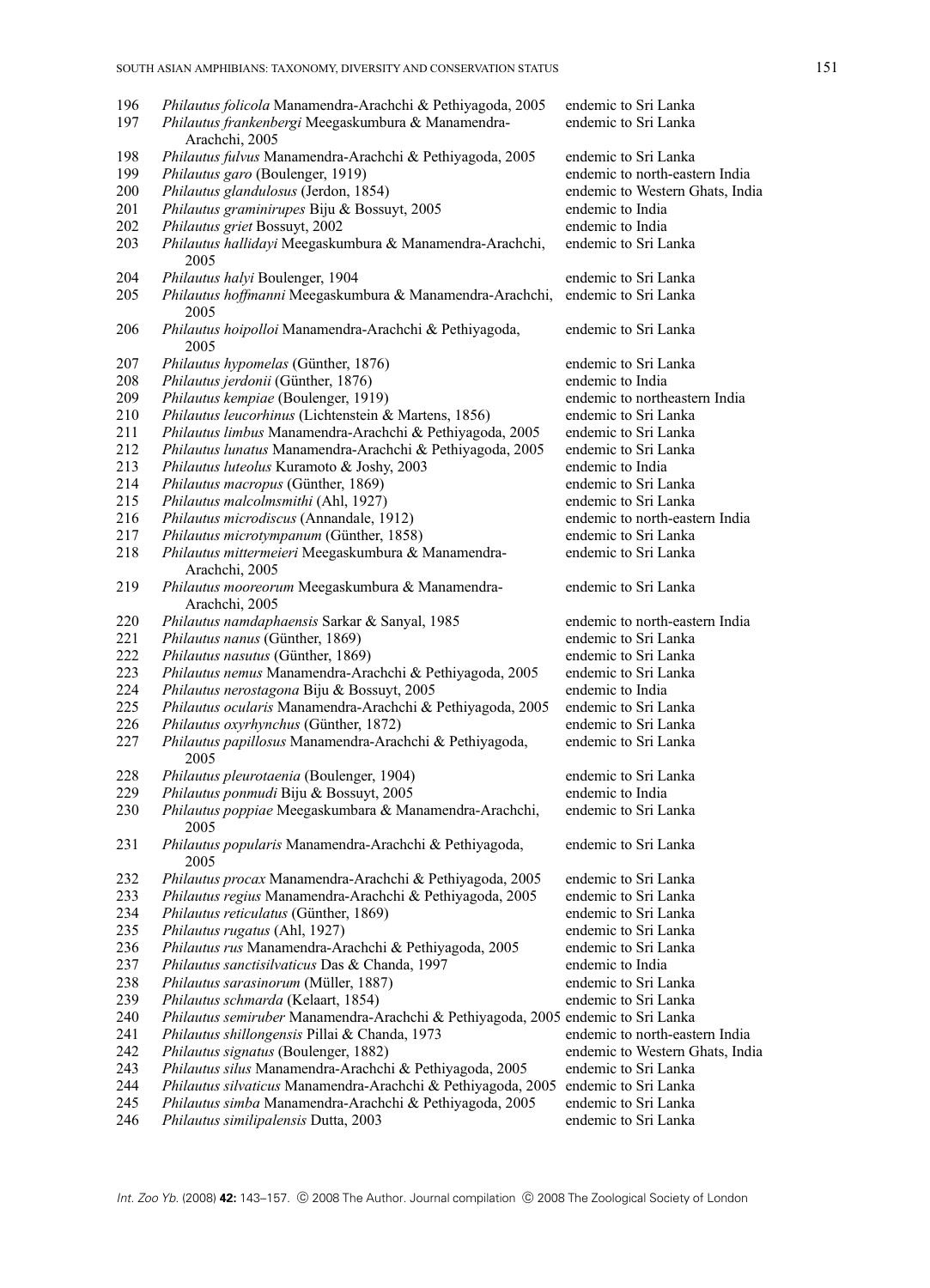| 247 | Philautus sordidus Manamendra-Arachchi & Pethiyagoda, 2005      | endemic to Sri Lanka                                                             |
|-----|-----------------------------------------------------------------|----------------------------------------------------------------------------------|
| 248 | Philautus sp. nov. 'Amboli Forest'                              | endemic to Sri Lanka                                                             |
| 249 | Philautus sp. nov. 'Athirimala'                                 | endemic to Sri Lanka                                                             |
| 250 | Philautus sp. nov. 'Eravikulam NP'                              | endemic to Sri Lanka                                                             |
| 251 | Philautus sp. nov. 'Kalpatta'                                   | endemic to Sri Lanka                                                             |
| 252 | Philautus sp. nov. 'Munnar'                                     | endemic to Sri Lanka                                                             |
| 253 | Philautus sp. nov. 'Munnar 2'                                   | endemic to Sri Lanka                                                             |
| 254 | Philautus sp. nov. 'Tholpetti Forest'                           | endemic to Sri Lanka                                                             |
| 255 | Philautus steineri Meegaskumbura & Manamendra-Arachchi,<br>2005 | endemic to Sri Lanka                                                             |
| 256 | Philautus stellatus (Kelaart, 1853)                             | endemic to Sri Lanka                                                             |
| 257 | Philautus stictomerus (Günther, 1876)                           | endemic to Sri Lanka                                                             |
| 258 | Philautus stuarti Meegaskumbura & Manamendra-Arachchi,<br>2005  | endemic to Sri Lanka                                                             |
| 259 | Philautus temporalis (Günther, 1864)                            | endemic to Sri Lanka                                                             |
| 260 | Philautus terebrans Das & Chanda, 1998                          | endemic to Eastern Ghats, India                                                  |
| 261 | Philautus tinniens (Jerdon, 1854)                               | endemic to Western Ghats, India                                                  |
| 262 | Philautus travancoricus (Boulenger, 1891)                       | endemic to Western Ghats, India                                                  |
| 263 | Philautus tuberohumerus Kuramoto & Joshy, 2003                  | endemic to India                                                                 |
| 264 | Philautus variabilis (Günther, 1858)                            | endemic to Sri Lanka                                                             |
| 265 | Philautus viridis Manamendra-Arachchi & Pethiyagoda, 2005       | endemic to Sri Lanka                                                             |
| 266 | Philautus zal Manamendra-Arachchi & Pethiyagoda, 2005           | endemic to Sri Lanka                                                             |
| 267 | Philautus zimmeri (Ahl, 1927)                                   | endemic to Sri Lanka                                                             |
| 268 | Philautus zorro Manamendra-Arachchi & Pethiyagoda, 2005         | endemic to Sri Lanka                                                             |
| 269 | Polypedates cruciger Blyth, 1852                                | endemic to Sri Lanka                                                             |
| 270 | Polypedates eques Günther, 1858                                 | endemic to Sri Lanka                                                             |
| 271 | Polypedates fastigo Manamendra-Arachchi & Pethiyagoda, 2001     | endemic to Sri Lanka                                                             |
| 272 | Polypedates insularis Das, 1995                                 | endemic to Great Nicobar Islands, India                                          |
| 273 | Polypedates longinasus (Ahl, 1927)                              | endemic to Sri Lanka                                                             |
| 274 | Polypedates maculatus (Gray, 1833)                              | endemic to South Asia - Bangladesh, India,<br>Nepal and Sri Lanka                |
| 275 | Polypedates pseudocruciger Das & Ravichandran, 1998             | endemic to Western Ghats, India                                                  |
| 276 | Polypedates taeniatus (Boulenger, 1906)                         | endemic to South Asia (Bangladesh, India,<br>Nepal,); possibly present in Bhutan |
| 277 | Polypedates zed (Dubois, 1987)                                  | endemic to central and eastern Nepal                                             |
| 278 | Rhacophorus calcadensis Ahl, 1927                               | endemic to Western Ghats, India                                                  |
| 279 | Rhacophorus lateralis Boulenger, 1883                           | endemic to Western Ghats, India                                                  |
| 280 | Rhacophorus malabaricus Jerdon, 1870                            | endemic to Western Ghats, India                                                  |
| 281 | Rhacophorus namdaphaensis Sarkar & Sanyal, 1985                 | endemic to north-eastern India                                                   |
| 282 | Rhacophorus pseudomalabaricus Vasudevan & Dutta, 2000           | endemic to Western Ghats, India                                                  |
| 283 | Rhacophorus variabilis (Jerdon, 1854)                           | endemic to Western Ghats, India                                                  |
| 284 | Theloderma moloch (Annandale, 1912)                             | endemic to India                                                                 |
|     |                                                                 |                                                                                  |
| 285 | <b>SOOGLOSSIDAE</b>                                             | endemic to India                                                                 |
|     | Nasikabatrachus sahyadrensis Biju & Bossuyt, 2003               |                                                                                  |

Table 2. Amphibians endemic to South Asia. Nomenclature and taxonomy following Frost (2007); checklist following IUCN et al. (2006).

impact. The Western Ghats is home to two endemic families of amphibians [Micrixalidae (one genus, 11 species) and Ranixalidae (one genus, ten species)] and three other families that are almost unique to the region [Caeciliidae (two genera, four species), Ichthyophiidae (two genera, 12 species) and Nyctibatrachidae (one genus, 11 species)]. In total, 90 endemic Western Ghats amphibian species require habitat and habitat-quality protection. Several other restricted species occurring in other biogeographic zones of high human impact, such as the Eastern Ghats, north-eastern India, Himalaya, the Terai and the islands of Andaman and Nicobar, need urgent and immediate conservation

Int. Zoo Yb. (2008) **42:** 143–157. © 2008 The Author. Journal compilation © 2008 The Zoological Society of London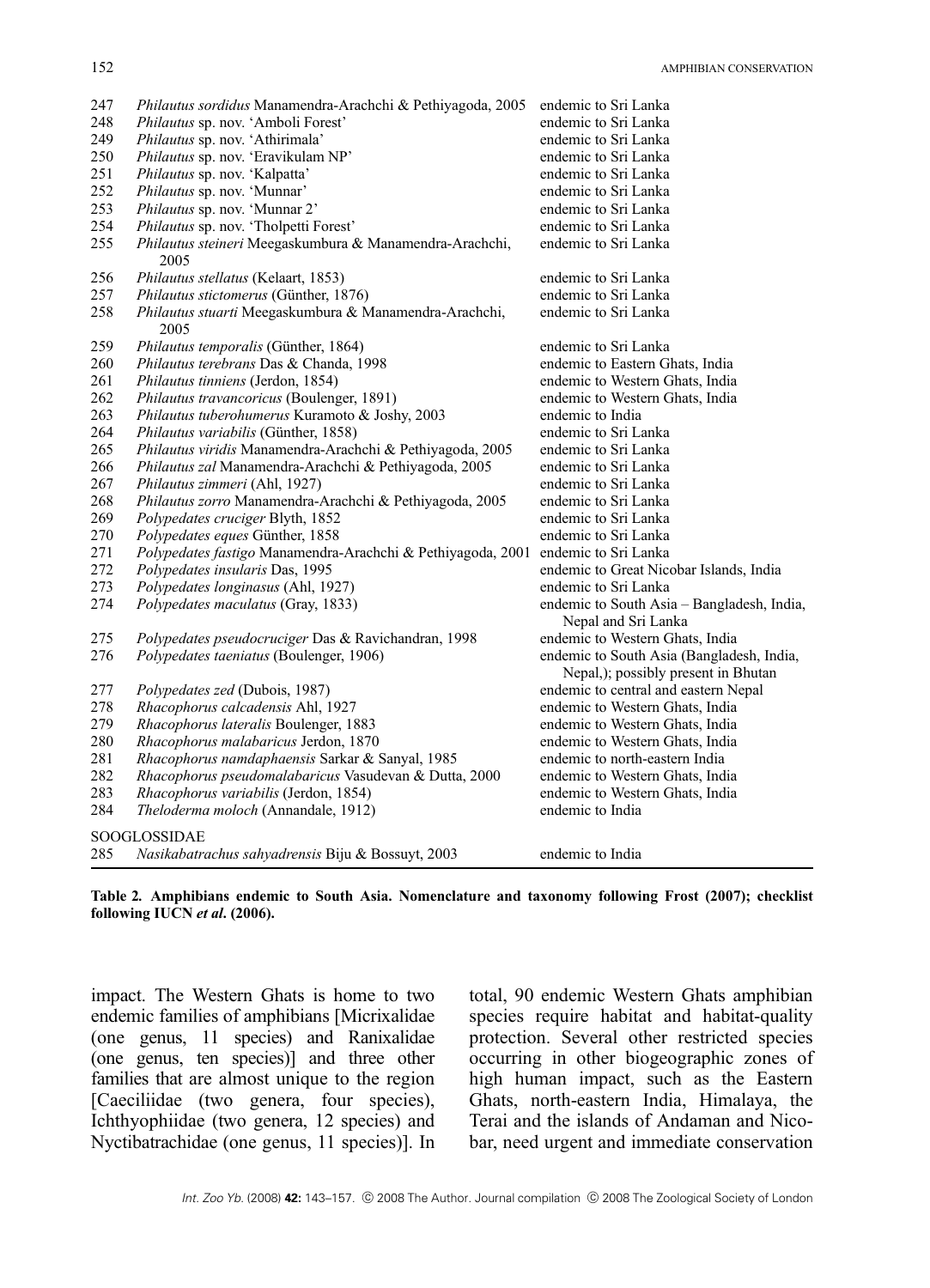|          | <b>SPECIES</b>                                                                                | SOUTH ASIA DISTRIBUTION                                                                                              |
|----------|-----------------------------------------------------------------------------------------------|----------------------------------------------------------------------------------------------------------------------|
|          | BUFONIDAE                                                                                     |                                                                                                                      |
|          | <i>'Bufo' olivaceus</i> Blanford, 1874                                                        | Pakistan, possibly in Afghanistan                                                                                    |
| 2        | 'Bufo' stomaticus (Lutken, 1862)                                                              | Afghanistan, Bangladesh, India, Nepal, Pakistan, possibly in<br>Bhutan                                               |
| 3        | 'Bufo' stuarti Smith, 1929                                                                    | India                                                                                                                |
| 4        | Duttaphrynus himalayanus (Günther, 1864)                                                      | India, Nepal, Pakistan, possibly present in Bangladesh, Bhutan                                                       |
| 5        | Duttaphrynus melanostictus (Schneider, 1799)                                                  | Bangladesh, Bhutan (possibly present), India, Nepal, Pakistan,<br>Sri Lanka                                          |
| 6        | <i>Ingerophrynus macrotis</i> Boulenger, 1887                                                 | India                                                                                                                |
| 7        | Pseudepidalea surda (Boulenger, 1891)                                                         | Pakistan, possibly in Afghanistan                                                                                    |
|          | DICROGLOSSIDAE                                                                                |                                                                                                                      |
| 8        | Euphlyctis cyanophlyctis (Schneider, 1799)                                                    | Afghanistan, Bangladesh, India, Nepal, Pakistan, Sri Lanka,<br>possibly in Bhutan                                    |
| 9        | <i>Fejervarya cancrivora</i> (Gravenhorst, 1829)                                              | Andaman & Nicobar Islands (India)                                                                                    |
| 10       | Fejervarya limnocharis (Graventhorst, 1829)                                                   | Bangladesh, Bhutan (possibly present), India, Pakistan,<br>Sri Lanka                                                 |
| 11       | <i>Fejervarya nicobariensis</i> (Stoliczka, 1870)                                             | this should be removed from nonendemic                                                                               |
| 12       | Limnonectes doriae (Boulenger, 1887)                                                          | Andaman & Nicobar Islands (India)                                                                                    |
| 13       | Limnonectes kuhlii (Tschudi, 1838)                                                            | India                                                                                                                |
| 14       | Limnonectes laticeps (Boulenger, 1882)                                                        | India, possibly present in Bangladesh and Bhutan                                                                     |
| 15       | Limnonectes shompenorum Das, 1996                                                             | Great Nicobar Islands (India)                                                                                        |
| 16       | Nanorana blanfordii (Boulenger, 1882)                                                         | India, Nepal                                                                                                         |
| 17       | Nanorana liebigii (Günther, 1860)                                                             | Bhutan, India, Nepal                                                                                                 |
| 18       | Nanorana parkeri (Stejneger, 1927)                                                            | Nepal, possibly in Bhutan, India and Pakistan                                                                        |
| 19       | <i>Nanorana polunini</i> (Smith, 1951)                                                        | Nepal, possibly in Bhutan and India                                                                                  |
| 20<br>21 | Occidozyga lima (Gravenhorst, 1829)<br>Sphaerotheca breviceps (Schneider, 1799)               | Bangladesh, India, possibly in Nepal<br>Bangladesh (possibly present), India, Nepal, Pakistan,<br>Sri Lanka, Myanmar |
|          | HYLIDAE                                                                                       |                                                                                                                      |
| 22       | Hyla annectans (Jerdon, 1870)                                                                 | India                                                                                                                |
|          |                                                                                               |                                                                                                                      |
|          | MEGOPHRYIDAE                                                                                  |                                                                                                                      |
| 23       | Leptobrachium smithi Matsui, Nabhitabhata &<br>Panha, 1999                                    | India                                                                                                                |
| 24       | Scutiger boulengeri (Bedriaga, 1898)                                                          | Nepal, possibly in Bhutan and India                                                                                  |
| 25       | Scutiger nyingchiensis Fei, 1977                                                              | India, Nepal, Pakistan, possibly in Bhutan                                                                           |
| 26       | Scutiger sikimmensis (Blyth, 1854)                                                            | India, Nepal, possibly in Bhutan                                                                                     |
| 27<br>28 | Xenophrys boettgeri (Boulenger, 1899)                                                         | India<br>India                                                                                                       |
| 29       | Xenophrys kempii (Annandale, 1912)                                                            | India                                                                                                                |
| 30       | Xenophrys major (Boulenger, 1908)<br>Xenophrys parva (Boulenger, 1893)                        |                                                                                                                      |
| 31       | Xenophrys wuliangshanensis (Ye & Fei, 1995)                                                   | Bangladesh, Bhutan, India, Nepal<br>India, China; presumably in intervening Myanmar                                  |
|          | MICROHYLIDAE                                                                                  |                                                                                                                      |
| 32       | Kalophrynus interlineatus Blyth, 1855<br>(elevated to full species by Matsui et al.,<br>1996) | India, China, Vietnam, Laos, Cambodia, Myanmar, Thailand                                                             |
| 33       | Kaloula baleata (Müller in van Oort & Müller,<br>1833)                                        | Andaman Islands (India)                                                                                              |
| 34       | Kaloula pulchra Gray, 1831                                                                    | Bangladesh, India                                                                                                    |
| 35       | Microhyla berdmorei (Blyth, 1856)                                                             | Bangladesh, India, possibly in Bhutan                                                                                |
| 36       | Microhyla heymonsi Vogt, 1911                                                                 | Andaman & Nicobar Islands (India)                                                                                    |
| 37       | Microhyla ornata (Dumeril & Bibron, 1841)                                                     | Bangladesh, Bhutan, India, Nepal, Pakistan, Sri Lanka                                                                |
| 38       | Micryletta inornata (Boulenger, 1890)                                                         | Andaman Island (India)                                                                                               |
|          | RANIDAE                                                                                       |                                                                                                                      |
|          |                                                                                               |                                                                                                                      |

- 
- 
- 
- 41 Huia livida (Blyth, 1855) India (?)<br>42 Humerana humeralis (Boulenger, 1887) India, Nepal Humerana humeralis (Boulenger, 1887)

39 Amolops marmoratus (Blyth, 1855) Bangladesh, Bhutan (inferred), India, Nepal<br>40 Amolops monticola (Anderson, 1871) India, Nepal, possibly present in Bhutan 40 *Amolops monticola* (Anderson, 1871) India, Nepal, possibly present in Bhutan *Huia livida* (Blyth, 1855) India (?)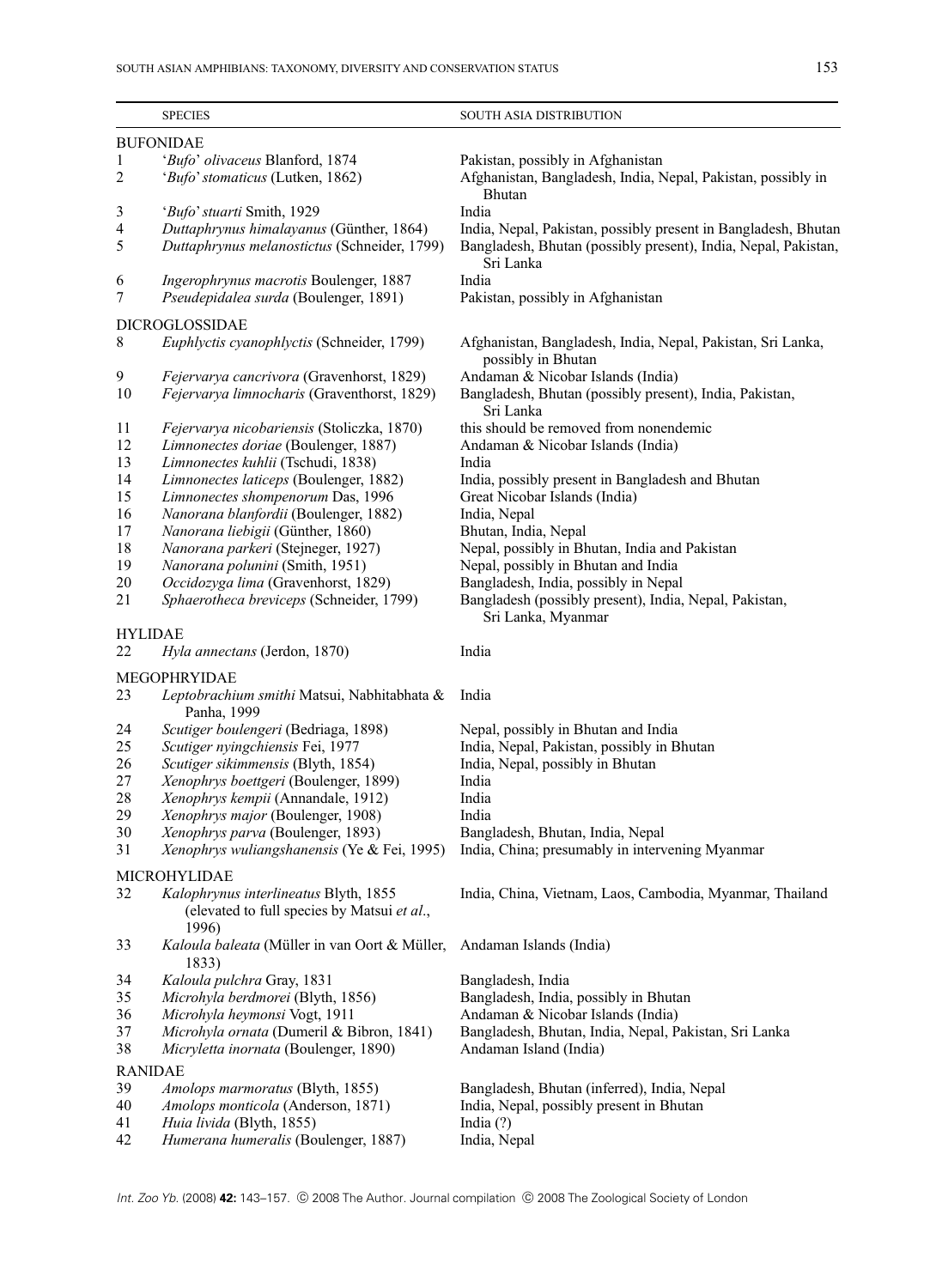| 43       | Hylarana erythraea (Schlegel, 1837)         | Bangladesh, India, Nepal                                                                                          |
|----------|---------------------------------------------|-------------------------------------------------------------------------------------------------------------------|
| 44       | Hylarana taipehensis (Van Denburgh, 1909)   | Bangladesh, India (?)                                                                                             |
| 45       | Nasirana alticola (Boulenger, 1882)         | Bangladesh, India, possibly Nepal                                                                                 |
| 46       | Pelophylax ridibundus (Pallas, 1771)        | Afghanistan, Pakistan                                                                                             |
| 47       | Sylvirana leptoglossa (Cope, 1868)          | Bangladesh, India                                                                                                 |
| 48       | Hylarana nicobariensis (Stoliczka, 1870)    | India, Philippines, Bali, Thailand                                                                                |
| 49       | Sylvirana nigrovittata (Blyth, 1856)        | India, possibly Bangladesh                                                                                        |
| 50<br>51 | Huia chloronota (Günther, 1876)             | India, China, Vietnam                                                                                             |
| 52       | Amolops viridimaculatus (Jiang, 1983)       | India, Yunnan, China, Vietnam; possibly in adjacent Myanmar<br>and Laos                                           |
|          | <b>RHACOPHORIDAE</b>                        |                                                                                                                   |
| 53       | Aquixalus bisacculus (Taylor, 1962)         | India                                                                                                             |
| 54       | Chiromantis doriae (Boulenger, 1893)        | India                                                                                                             |
| 55       | Chiromantis vittatus (Boulenger, 1887)      | India                                                                                                             |
| 56       | Philautus andersoni (Ahl, 1927)             | India, possibly Bangladesh                                                                                        |
| 57       | Rhacophorus taronensis Smith, 1940          | India, China                                                                                                      |
| 58       | Polypedates leucomystax (Gravenhorst, 1829) | Bangladesh, India, Nepal, possibly Bhutan                                                                         |
| 59       | Polypedates megacephalus Hallowell, 1861    | India, China, Vietnam, Thailand; presumably also in adjacent<br>Myanmar and Laos; introduced on Okinawa I., Japan |
| 60       | Polypedates taeniatus (Boulenger, 1906)     | Bengal region (Bihar, India and Bangladesh) to Assam and<br>southern Nepal – seems endemic species                |
| 61       | Rhacophorus appendiculatus (Günther, 1858)  | India                                                                                                             |
| 62       | Rhacophorus bipunctatus Ahl, 1927           | Bangladesh, India                                                                                                 |
| 63       | Rhacophorus maximus Günther, 1858           | Bangladesh, India, Nepal, possibly Bhutan                                                                         |
| 64       | Rhacophorus tuberculatus (Anderson, 1871)   | India, possibly Nepal                                                                                             |
| 65       | Theloderma asperum (Boulenger, 1886)        | India, possibly Bangladesh, Bhutan and Nepal                                                                      |
|          | <b>SALAMANDRIDAE</b>                        |                                                                                                                   |
| 66       | Tylototriton verrucosus Anderson, 1871      | India, Nepal, possibly in Bhutan                                                                                  |

Table 3. Amphibians not endemic to South Asia. Nomenclature and taxonomy following Frost (2007); checklist following IUCN et al.  $(2006)$ .

| <b>FAMILY</b>    | NO. OF<br><b>GENERA</b> | <b>GENERIC NAMES</b>                                                                                                                                      |
|------------------|-------------------------|-----------------------------------------------------------------------------------------------------------------------------------------------------------|
| Bufonidae        | 8                       | Adenomus, Ansonia, 'Bufo', Bufoides, Duttaphrynus, Ingerophrynus, Pedostibes,<br>Pseudepidalea                                                            |
| Caeciliidae      | 2                       | Gegeneophis, Indotyphlus                                                                                                                                  |
| Dicroglossidae   | 13                      | Allopaa, Chrysopaa, Euphlyctis, Fejervarya, Hoplobatrachus, Ingerana, Minervarya,<br>Nannophrys, Nanorana, Occidozyga, Ombrana, Limnonectes, Sphaerotheca |
| Ichthyophiidae   | 2                       | Ichthyophis, Uraeotyphlus                                                                                                                                 |
| Megophryidae     | 3                       | Leptobrachium, Scutiger, Xenophrys                                                                                                                        |
| Micrixalidae     |                         | <i>Micrixalus</i>                                                                                                                                         |
| Microhylidae     |                         | Kalophrynus, Kaloula, Melanobatrachus, Microhyla, Micryletta, Ramanella,<br>Uperodon                                                                      |
| Nyctibatrachidae | 2                       | Lankanectes, Nyctibatrachus                                                                                                                               |
| Ranidae          | 11                      | Amolops, Clinotarsus, Huia, Humerana, Hylarana, Hydrophylax, Nasirana,<br>Pelophylax, Pterorana, Rana, Sylvirana                                          |
| Ranixalidae      |                         | <i>Indirana</i>                                                                                                                                           |
| Rhacophoridae    | 6                       | Aquixalus, Chiromantis, Philautus, Polypedates, Rhacophorus, Theloderma                                                                                   |
| Sooglossidae     |                         | Nvctibatrachus                                                                                                                                            |
| Hynobidae        |                         | Paradactylodon                                                                                                                                            |

### Table 4. Generic representation of South Asian amphibian families according to Frost (2007).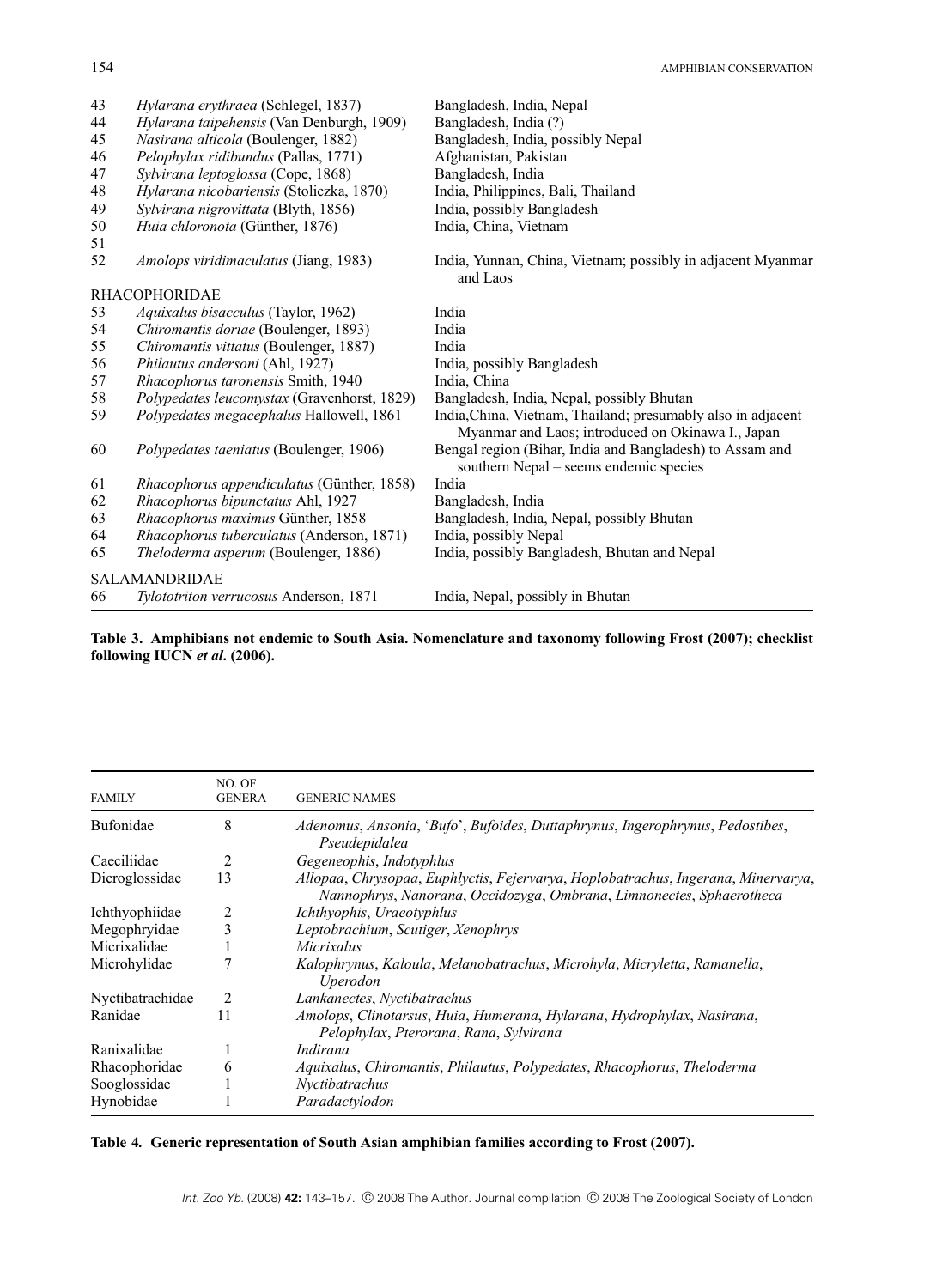Networking → Training → Field Studies → CAMPs → Education/Awareness/Lobbying



Fig. 1. Flow diagram of conservation networking principle in South Asia (based on Walker, 2006).

measures including protection and captivebreeding programmes.

## CONSERVATION NETWORK

In the past there was limited communication between biologists working in different fields, such as taxonomy and ecological studies. Driven by conservation concerns, the practice of networking not only brought these fields together but also brought other stakeholders and communities into active participation in amphibian conservation. See Fig. 1 for a flow diagram of the interactions involved in the networking principles developed in the South Asia region. The details of networking and its impact on conservation action in South Asia have been detailed by Walker (2000). The flow diagram on networking is based on the Conservation Action Model developed in 2000 by Walker (2006).

Taxonomic networks have now become an established and effective framework in the functioning of ZOO and the Wildlife Information & Liaison Development (WILD) Society in India. The first networks to begin were for amphibian and invertebrate researchers, students and enthusiasts early in 1995. Since then experience in creating and maintaining these networks has seen a proliferation of taxonomic network initiatives for other lesser-known fauna in the region, including reptiles, rodents, insectivores, lagomorphs, bats and primates. The emphasis

and extent of these networks have depended on the motivation of coordinators and funding. The success of these networks is evident from several 'firsts' for the world, developed, practiced and promoted in South Asia.

The ANSA was the first taxonomic network to be initiated in 1995 by ZOO as a conservation component of the then Captive Breeding Specialist Group, India (CBSG, India). As part of CBSG's processes to link ex situ and in situ conservation efforts within ZOO for lesser-known fauna and flora, a quick survey was conducted to establish the number of amphibian researchers, students, enthusiasts, conservationists and naturalists in India. Only ten amphibian biologists replied from India and Sri Lanka. However, this figure was known to be unrepresentative of workers involved in the study of amphibians who had not appeared in the popular media or published in high-profile peer-reviewed journals. This motivated the establishment of a network and within a year an additional 100 amphibian workers were identified. The network expanded and now has 250 plus members. ANSA was contacted to represent the Declining Amphibian Populations Task Force in South Asia in 1997, and is currently revisiting the network memberships and updating the database of members, activities and field data. The Co-chairs of ANSA are currently appointed as Co-chairs of the South Asian regional network of the Amphibian Specialist Group.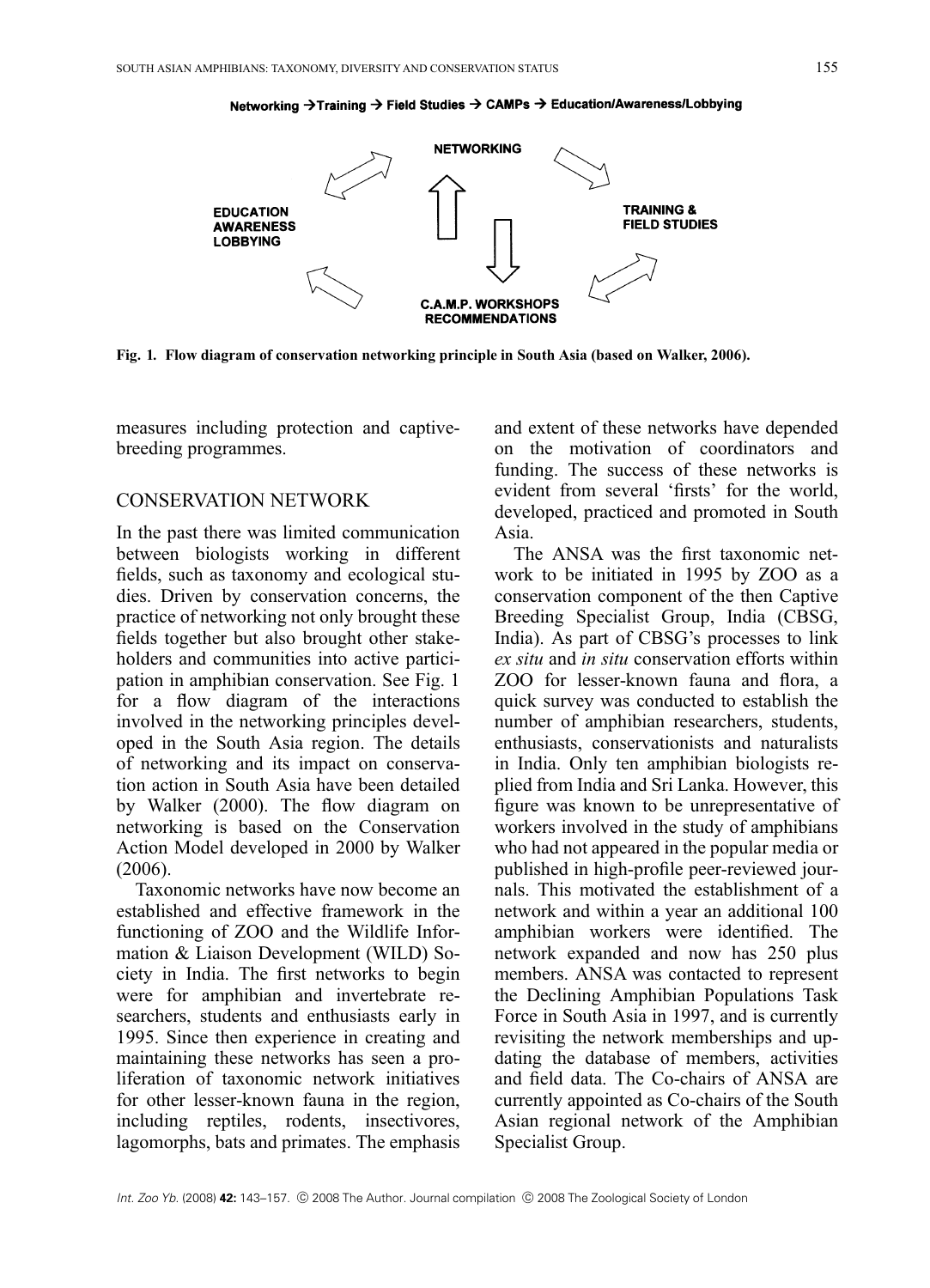### ANSA ACTIVITIES

Activities of the network include organizing training workshops for taxonomy, field studies, ecological studies and methodologies. Outreach programmes use education-packet development and distribution, teacher training and booklets for all ages and target audiences. Network and technical information exchange occurs through: (1) the publication of FrogLeg newsletter; (2) the distribution of assessments as field notes; (3) encouraging networkers to compile species updates; (4) the management of a contemporary species and status database for amphibians of the region; (5) identifying critical areas of research and conservation needs in the region; (6) raising funds for training and action in all these areas. One such project was to document the presence of chytrid fungus in South Asian amphibians and to develop suitable actions to prevent this infection and to conserve the affected populations. ANSA also works closely with global organizations, such as the Amphibian Specialist Group and the Amphibian Ark, to develop, promote and execute conservation strategies both in situ and ex situ.

## **CONCLUSION**

It appears that only about 50% of the biodiversity of amphibians in South Asia has been discovered. However, there is increasing habitat loss and fragmentation, which are rapidly depleting amphibian populations. Groups like Philautus are proving to be highly restricted in total occupied area, range and distribution, and many newly described species are also following this pattern. Very few species have been described from disturbed habitats, indicating a diminished species composition when compared with the original habitat. An analysis of the available habitat information could indicate the probable number of species lost over time as a result of habitat loss. The Philautus genus seems like an ideal group to initiate a conservation-breeding programme in responsible zoos and institutes in South Asia given the

need and also the relative ease owing to their direct development mode of reproduction.

Chytrid fungus has not been reported from South Asia. However, this does not mean the fungus is absent or has no significant impact, but that there is no research on chytrid being carried out in the region. Considering the pressure on amphibians in the region, and the number of Extinct or threatened species, it is imperative that chytrid studies are prioritized and a suitable action plan put in place.

There are many other factors that affect biodiversity studies and conservation that are beyond the scope of this paper. Amphibians across the region suffer from the unsustainable practices of rampant habitat destruction. Many amphibians are already Extinct and countries in the region and the international community should jointly address the problems of a lack of research and a lack of conservation action.

It is highly imperative that global organizations seek inputs from regional networks for scientific information, to facilitate decision making, help identify the regional needs, promote communication and cooperation, and provide for the accurate attribution of images and text. Past practice has seen the exclusion of some workers from authorship on papers to which they made a substantial contribution. The most efficient management of conservation projects needs strong, consistent and active networks at the regional, national and regional/country level. Regional/country networks provide a powerful method by which to increase the number of recognized and directly contributing workers in the global amphibian conservation effort.

#### ACKNOWLEDGEMENTS

Amphibian assessments in the region and this overview would not have been possible without the participation of all the ANSA members; my sincere thanks to them. I also extend my gratitude and thanks to Sally Walker, Founder/ Honorary Director, ZOO, and President, WILD, for helping develop the networks, for her encouragement and motivation, and for supporting the growth and sustenance of these activities through their life. Thanks are also owing to all CBSG staff and GAA members, and to my beloved colleagues who have helped in running these networks.